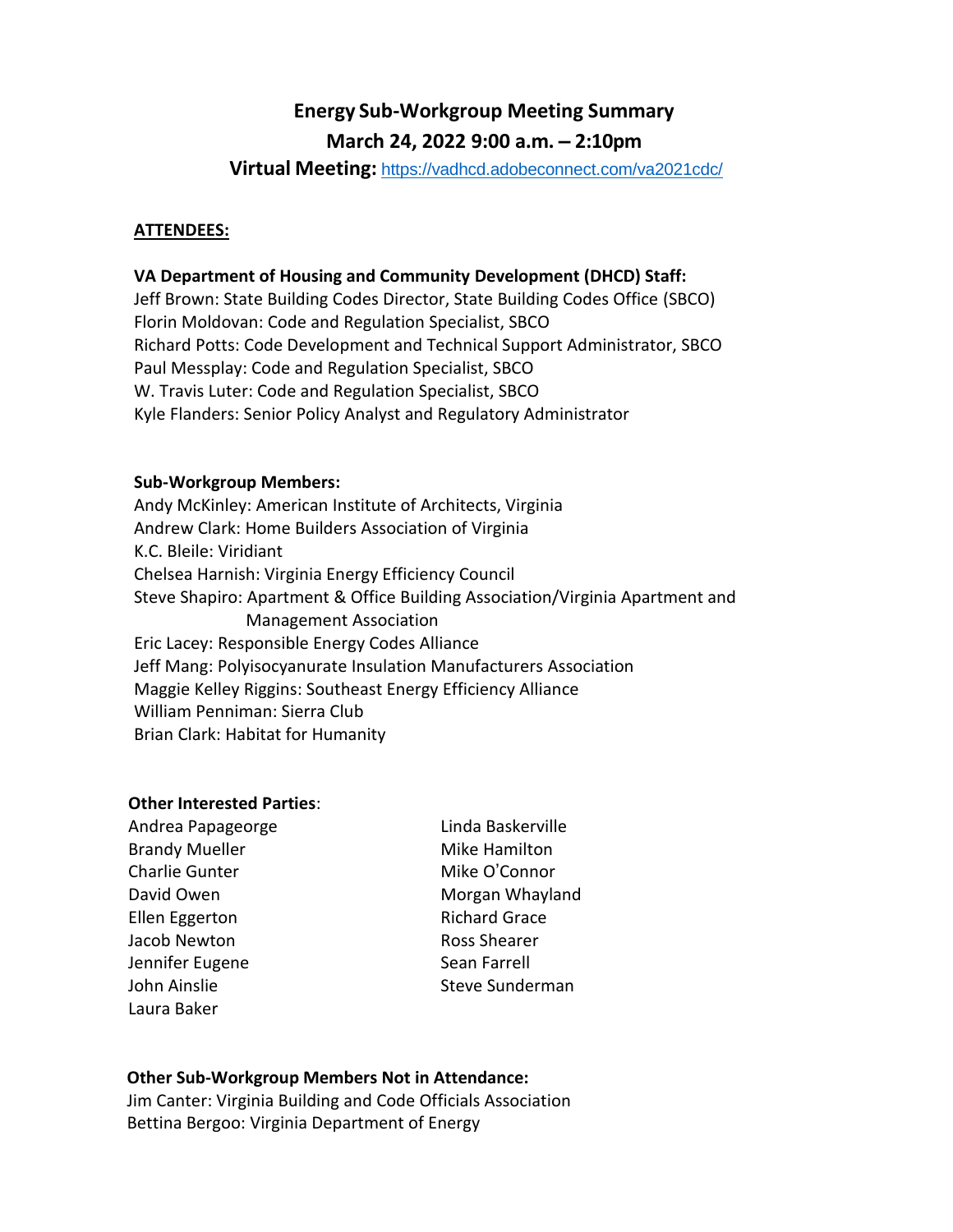Ellis McKinney: Virginia Plumbing and Mechanical Inspectors Association Corey Caney: International Association of Electrical Inspectors, Virginia

## **AGENDA AND DISCUSSION ITEMS**

## **Welcome and Introductions**

Richard Potts: Called the meeting to order at 9:00am and welcomed the group. Paul Messplay: Provided an Adobe Connect features overview. Richard Potts: Provided an overview of the background of the sub-workgroup and discussed how the sub-workgroup fits into the code development process.

## **Proposals**

# **EC1301.1.1.1-21 – William Penniman**

William Penniman – This proposal is very simple. It's the full adoption of the 2021 International Energy Conservation Code (IECC) without weakening VA amendments. This is consistent with applicable Virginia law of being in-line with national codes and it has been shown by the work of the Department of Energy and Pacific Northwest National Laboratory (PNNL) to save money. The life cycle savings are on the order of \$8,300 on average.

Eric Lacey – This is a good proposal to kick things off because the proposal would essentially strike all of the Virginia specific amendments to the model code and get VA on track with the national codes. Others have submitted proposals to remove some of these amendments one by one. William's proposal would delete them all and if we feel some are necessary, we can add them back. I would like to see VA fully adopt the 2021 IECC. The 2021 IECC saw considerable support from public officials across the country and there's more support for this code than ever before. This would save homeowners money in the long run and will have a positive effect on the environment. I would encourage you to take a look at all the VA amendments and see if they are worthwhile going forward.

Steve Sunderman – Speaking in support of this proposal. We are looking to get into the  $21<sup>st</sup>$  century here with energy conservation measures, which is what this is all about. Very much in favor. Strongly support.

Linda Baskerville – Arlington has a long-range energy conservation plan and to meet that by 2030, which isn't that far away now, we are going to really need to improve our energy efficiency. Going to the 2021 energy conservation criteria is going to help that.

Ross Shearer (IN CHAT) – I support this proposal for the reasons Eric mentioned. My house was built in 1964. It would have been nice if Virginia had paid just some attention to energy conservation in those days.

Andrew Clark – We do have concerns with this particular proposal with adopting the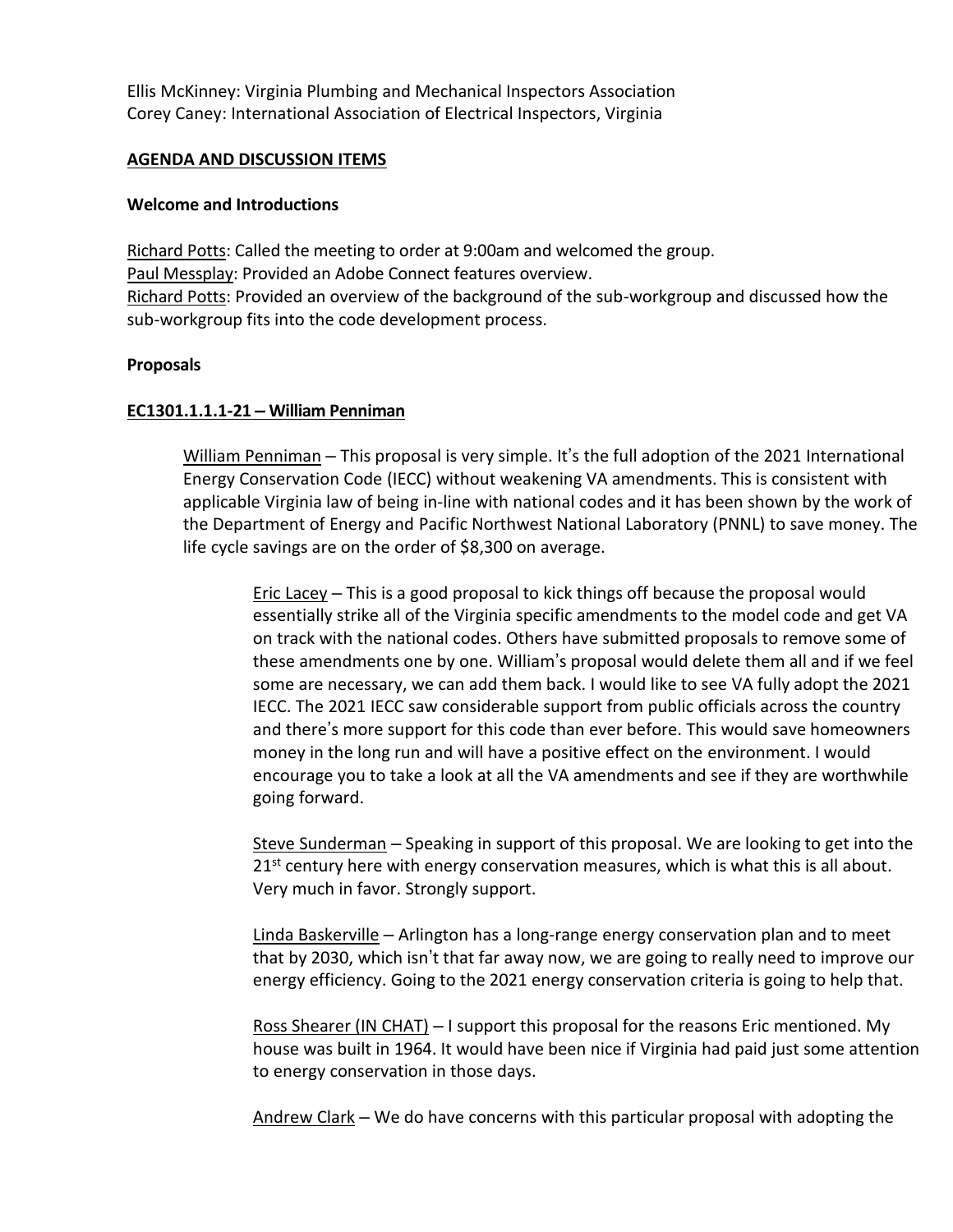2021 IECC in full. Staff provided a breakdown of some of the specific proposals that were included in there. Our preference would be to evaluate each of those on their own instead of adopting the 2021 IECC in full. Where our association comes down on this stuff, as builders, a lot of the messages we hear from local government officials is, "What are we doing to increase the supply of housing for folks at the lower to the middle end of the spectrum?" We're not talking about folks who are 30% Area Median Income (AMI), we're talking to 50-80% AMI. The Joint Legislative Audit & Review Commission (JLARC) in VA had a report this last year that home prices increased 15% and we've seen some that increased 35%. They found that we are 2,000 rental units short for people on the low end. The percentage of homes that sold under \$200k decreased since 2015. There's the discussion with respect to upfront costs vs paybacks over time. The biggest impediment is for people at the lower end to be able to bring the cash to the table to cover those upfront costs. When we're talking about reducing energy burdens the focus should be on existing homes. We'd be happy to look at some of the individual proposals but we do have concerns about adopting the 2021 IECC in full.

Steve Shapiro – We're coming out of this terrible pandemic and I don't think now is the time to enact things to drive costs up. Andrew did a good job of framing it and we are not in support of this proposal.

John Ainslie – Just wanted to clarify one thing that's been mentioned. It's been mentioned that VA is not up to the national model energy codes, and while that may be a true statement, based on what I'm looking at, only 3 states of the 50 have adopted the 2021 IECC. So, most states are on the 2009, maybe 2012 code. The reason they are not is because it substantially increases the cost of housing. It keeps people from buying new, more energy efficient homes. While we may not be up to the national energy codes, most states are not.

William Penniman - We are always willing to talk. Living expenses, the occupancy costs, are what is critical, and clearly there are savings. Yes, the costs of new homes have gone up, but the costs of all homes have gone up. We didn't enter the market at the high-end anyway and there are plenty of options at all times. The problem is that if we don't make houses built today and the near future energy efficient, that will haunt occupants for the lifetime of the home, particular of those areas where it's difficult to retrofit – walls, air leakage and the like. I've never been in a session with builders where new regulations will be adopted "at the right time."

Andrew Clark - I disagree that the building community says it's never the right time for new regulations. You've seen significant progress with homes built in the last 10 to 20 years. We're establishing a baseline standard for safety and features and it should be up to the homeowner to choose above-baseline features for their home. If we keep raising the baseline, the gap in homeownership will get wider and wider. Just like we did last year with Eric and Chelsea where we had a lot of discussions offline, I think we can pursue that right and look at individual components.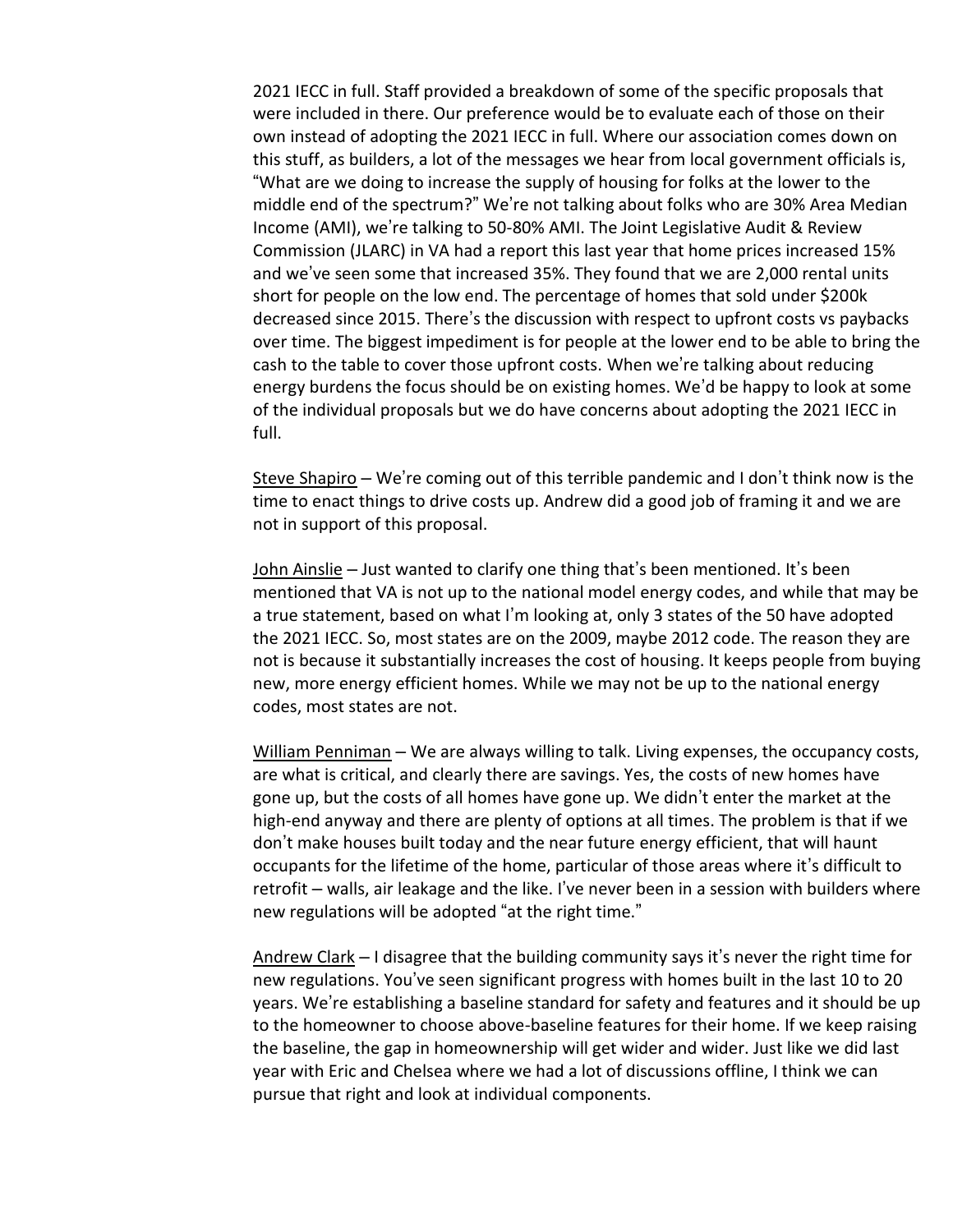Linda Baskerville – It seems that Andrew's comments are putting the burden on the energy code of making homes affordable to lower- and middle-income people. It may be a part, but there are so many other factors that come into play regarding the affordable of homes for first time homebuyers and middle-lower income homebuyers. It seems unwarranted to put it on the back of the energy code, which not only makes things better in the current environment but improving things for the future buyers as well.

Andrew Clark – Linda, thank you for those comments. For clarity I don't think we are putting it entirely on the back of the energy code and I don't think that will make or break the housing market for affordability. We're looking at this in totality with land costs, material costs, labor costs. The energy codes are a significant factor. It's not our perspective that affordability challenges are all on the energy codes.

Steve Sunderman – Andrew mentioned the big picture and, remember, the big picture really is where we're going in the future and what we're going to leave our children and grandchildren and climate change is the big issue. If we're not going to do this now, then when? When should we wait to make a substantial difference for the future? I think the time is now.

Chelsea Harnish – Someone was talking about the need to make existing homes more energy efficient and I want to point out that the two are not mutually exclusive. Organizations like mine are working on policies and initiatives to get older homes weatherized and retrofitted.

Ross Shearer (IN CHAT) – To follow up on affordability, it seems most fair to lower income and first-time buyers to include the benefits of higher energy efficiency like many luxury builders do for their wealthier clients.

Mike O'Connor (VA Petroleum Marketers) – Our concern is the issue of rate-payer subsidization of conversion. We're seeing that through things like the Regional Greenhouse Gase Initiative (RGGI) and other initiatives. We're also concerned that there are about 400,000 homes that continue to be heated by heating oil, kerosene, or propane, and those people have made substantial investments and those people will not be pleased when the government wants to come in and pull out those gas cooktops, heaters, etc. We are opposed to anything that would make rate-payers subsidize those costs.

Richard Potts – Asks the sub-workgroup members to provide positions on this proposal.

Votes: Opposed: Steve Shapiro Andrew Clark In favor: William Penniman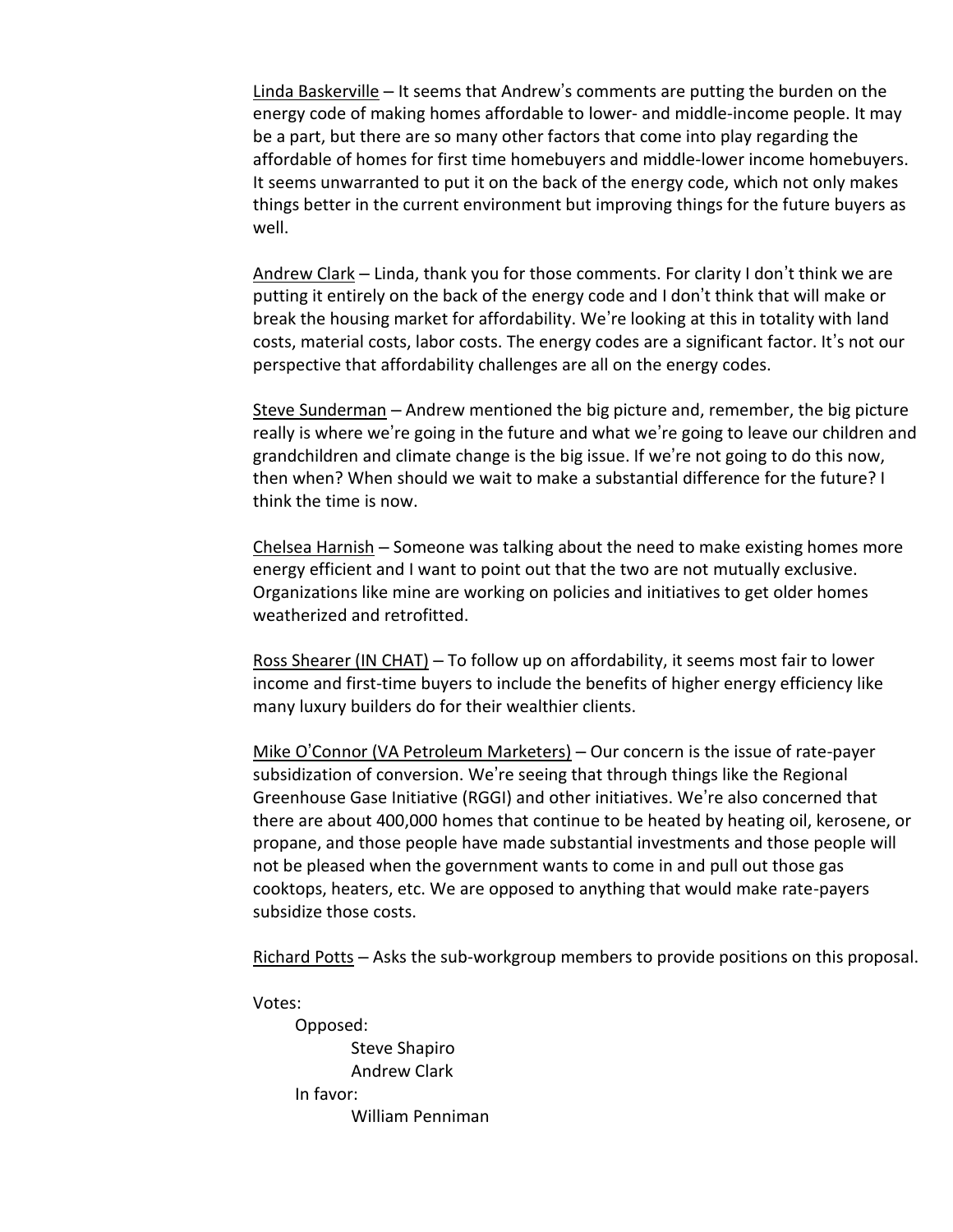Jeff Mang Eric Lacey Chelsea Harnish Brian Clark Andrew McKinney Maggie Kelley Riggins

Richard Potts – This will be non-consensus.

## **EC-C407.6-21 – William Penniman**

William Penniman – This proposal simply makes a positive statement about two appendices that are included in the 2021 IECC. Those are appendices are CC (Zero Energy Commercial Construction) and RC (Zero Energy Residential Construction). It simply requires that if a builder wants to build and sell a home as zero energy then they have to meet these standards.

Eric Lacey – Just a bit of background on these two appendices that are both new to the 2021 IECC, on the commercial side this appendix came out of AIA's 2030 challenge and based on your occupancy type you're required to install a certain amount of renewable energy to bridge the gap between the efficiency of the building and getting it to net zero. On the residential side this is kind of an extension of the Energy Rating Index (ERI) and the home must demonstrate a net zero ERI score. A reason these go into appendices is that a lot of states create net-zero paths and standardizing these paths have value. In VA, I'm not sure whether DHCD could adopt a stretch code or if localities would, but what I like about this proposal is that this is basically some truth in advertising. If you're going to call a home or building "Net Zero" you should meet these standards. This is a good proposal and I support it.

Andrew Clark – I'm not really opposed, I'm somewhere in between. I remember this came up last year and I thought that Kenny Payne or someone raised some questions. Are there other provisions in the code that are "truth in advertising" as Eric said? I don't really have a position, just curious if this is something the code has weighted into before.

William Penniman - When I put this together, I did find examples of "truth in advertising", but I don't remember where.

Ellen Eggerton – We already have a truth-in-advertising type of provision with the required certificate. This isn't a new idea in the code.

Steve Shapiro – I'm willing to look at whatever can be provided if this is carried over. I've got some concerns with this but I'm willing to give it a shot.

William Penniman – Even if there were no prior examples, I think it's important to include this to mitigate people selling their product under false pretenses.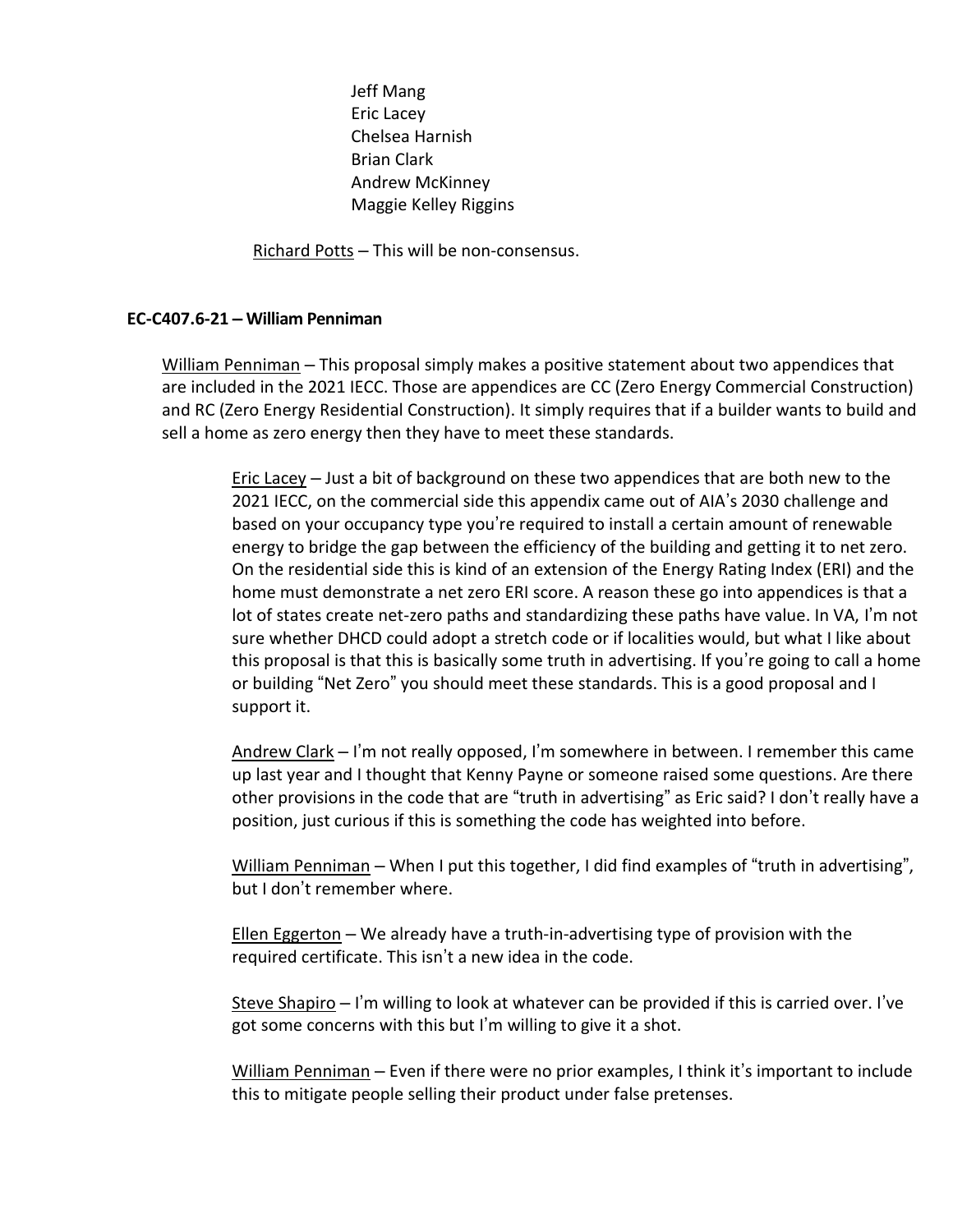William Penniman – Moves to have this carried over to meet with other members to discuss.

Richard Potts – This proposal is Carried Over.

## **REC-R402.1.2(1)-21 – Laura Baker**

Laura Baker – This proposal essentially moves the wall insulation from VA's current amended level of R-15 to the levels in the 2021 IECC. We did an analysis using the Department of Energy's (DOE) methodology and found this would be a 13.1% energy cost saving with a payback period of less than 5 years. Wall insulation has been a topic of discussion in past cycles and I think it's time to move forward on wall insulation. We've had enough time to be ready and it's important to note that this proposal does not mandate using a specific stud size. You can use a 2x4 or a 2x6 wall. Wall insulation is something that doesn't change unless you're doing a major renovation so it's important to have strong wall insulation now.

Jeff Mang – Laura's proposal is a good one. I'll point out that there's a lot of interest in moving toward all electric use in the home and having a strong envelope will reduce the burden on the grid by a large amount.

William Penniman - I clearly support Laura's proposal. Fixing the walls now is very critical because it's difficult to do later. There are public benefits in reducing climate pollution and holding down energy costs, which enables residents, particularly low-income residents, to keep up with their mortgages and rents. This is a clear long-term win.

Andrew Clark – I think going to Mr. Penniman's comment, I really would be interested in seeing if any of the proponents have any data for homes built in the 2000's that occupants have any increased cost burdens associated with energy use. We had this discussion last year and I'd suggest we carry over these two proposals to allow some of our builders to meet with Mr. Penniman and Eric and Laura to educate us to see if we are maybe missing something. The feedback we've gotten from our members is very different than what's in the reason statement.

John Ainslie – I heard the proponent say the payback is 5 years. I've been building houses for more than 40 years and I know what the costs are. Though I haven't' done a cost benefit analysis on these proposals, I find it very difficult to believe that the payback period would be 5 years. My costs under the current codes are \$0.92 per square foot. The only way I can see getting these R-values in a 2x4 wall is spray foam, but the square footage cost for that is over \$5 per square foot. If you go to a 2x6 wall, there are whole other hosts of cost to consider – window and door jams increasing 2 inches, lost square footage, increased lumber costs. In the area that I build, Hampton Roads, we have to have structural sheathing to meet the wall bracing requirements. So doing the continuous insulation on the outside would be very cost prohibitive in still having to meet the wall bracing requirements. I'd guess the payback is closer to 50 years. I did a cost benefit analysis on ceiling insulation from R-30 to R-49 and I came up with 88 years. The National Association of Homebuilders (NAHB) came up with 92 years for payback. If people want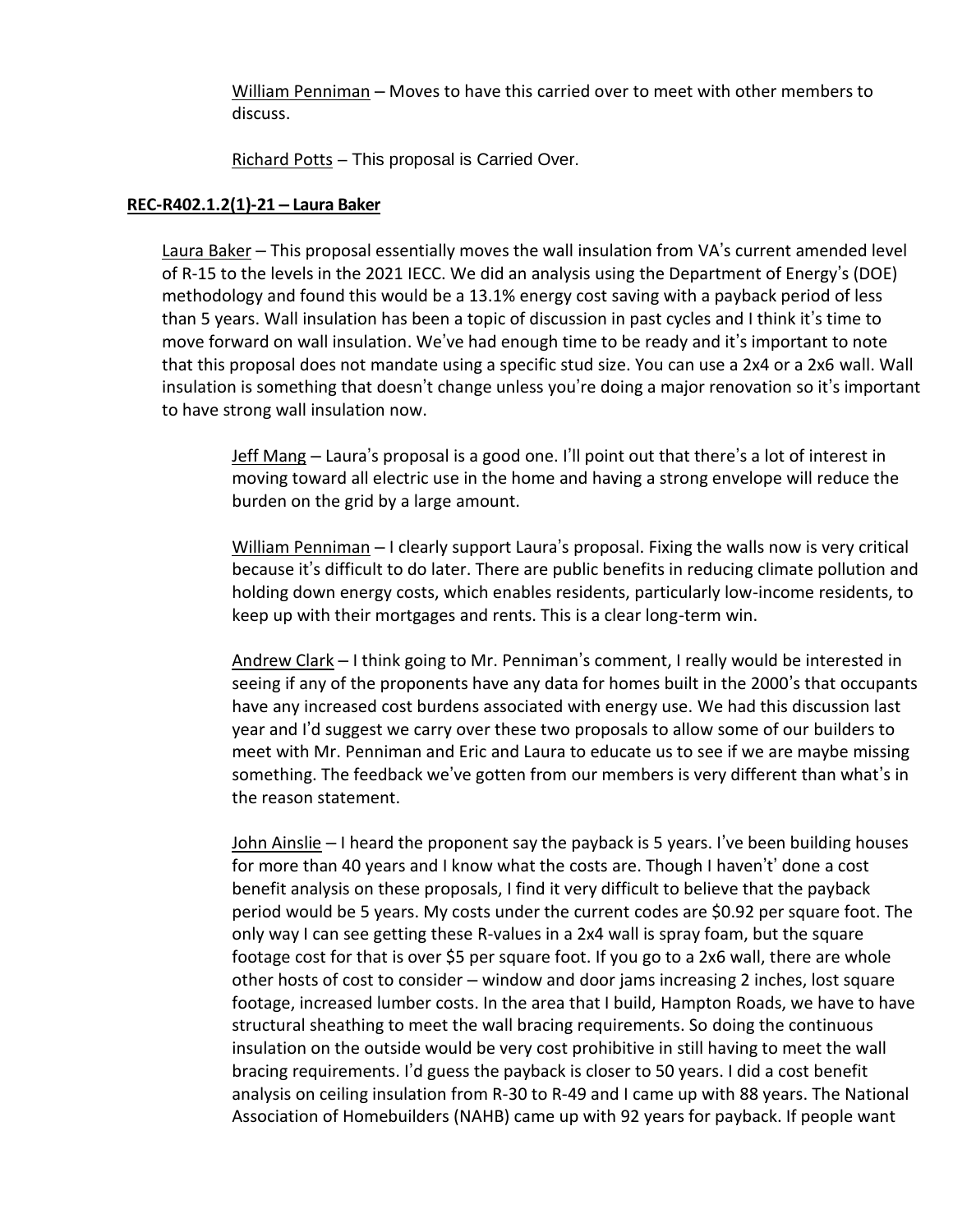increased wall insulation they should do it, but it should not be in the base code.

Steve Sunderman – My experience, with respect to 2x4 vs 2x6, is that building with 2x6 was actually more economical because you can space them 24" on center instead of 16" on center. The point being that as an architect I've felt the most economical thing we can do is use insulation. Insulation is typically not a very expensive material for what you get in return for its use. For every inch of increased insulation, you reduce energy use by half. I'm curious to see if anyone has done a recent study where it benefits you to stay with 2x4's instead of 2x6's.

David Owen – To clarify some of the things that John brought up with costs, the difference in cost of 2x4 vs 2x6 is minimal. But you have to consider the loss of square footage. If you go from 2x4 to 2x6 you reduce the square footage in the house which makes it less attractive to buyers. When you go to 2x6 you have to go to larger window openings and builders have to redo their plans.

Ross Shearer (IN CHAT) – As to wall insulation, Virginia is 3 iterations behind the model. The builders' claims of lengthy return on investment are not supported by all studies, some show a 5-year return. Perhaps the sub workgroup should request the Pacific Northwest Lab perform the cost benefit analysis comparing where Virginia is today to the model.

Laura Baker – The software we used was "BOP" which is the DOE's software. I'm happy to meet with Andrew and David and John and whomever else and bring this back next time if we can find an area where we can meet and hear each other.

Maggie Kelley Riggins - SEEA (IN CHAT) - I am happy to pull the information from PNNL. We have a funded relationship with their teams to be able to get information for groups like this. We can get data needed for a meeting as Laura referenced.

Andrew McKinley – I would like to be a part of that conversation, too, Laura, because I'm having a hard time seeing how these walls are actually going to be built. I also agree with Mr. Sunderman's comments with respect to law of diminishing return. Continuing to put insulation in the walls will not have the same payback when considering other components such as the facades and in the roof.

Richard Potts – This proposal is Carried Over.

## **REC-R402.1.2(2)-21 – William Penniman**

William Penniman – My proposal parallels Laura's proposal. Wall insulation is incredibly important and it's very unfortunate that VA lags behind the national standards, which can be met in neighboring states like Maryland and that builders who work in VA and Maryland can meet those standards. The aggregate data for full compliance with the IECC says it can be done. The data provided by RECA in Laura's proposal also says it can be done. As others have noted, this is a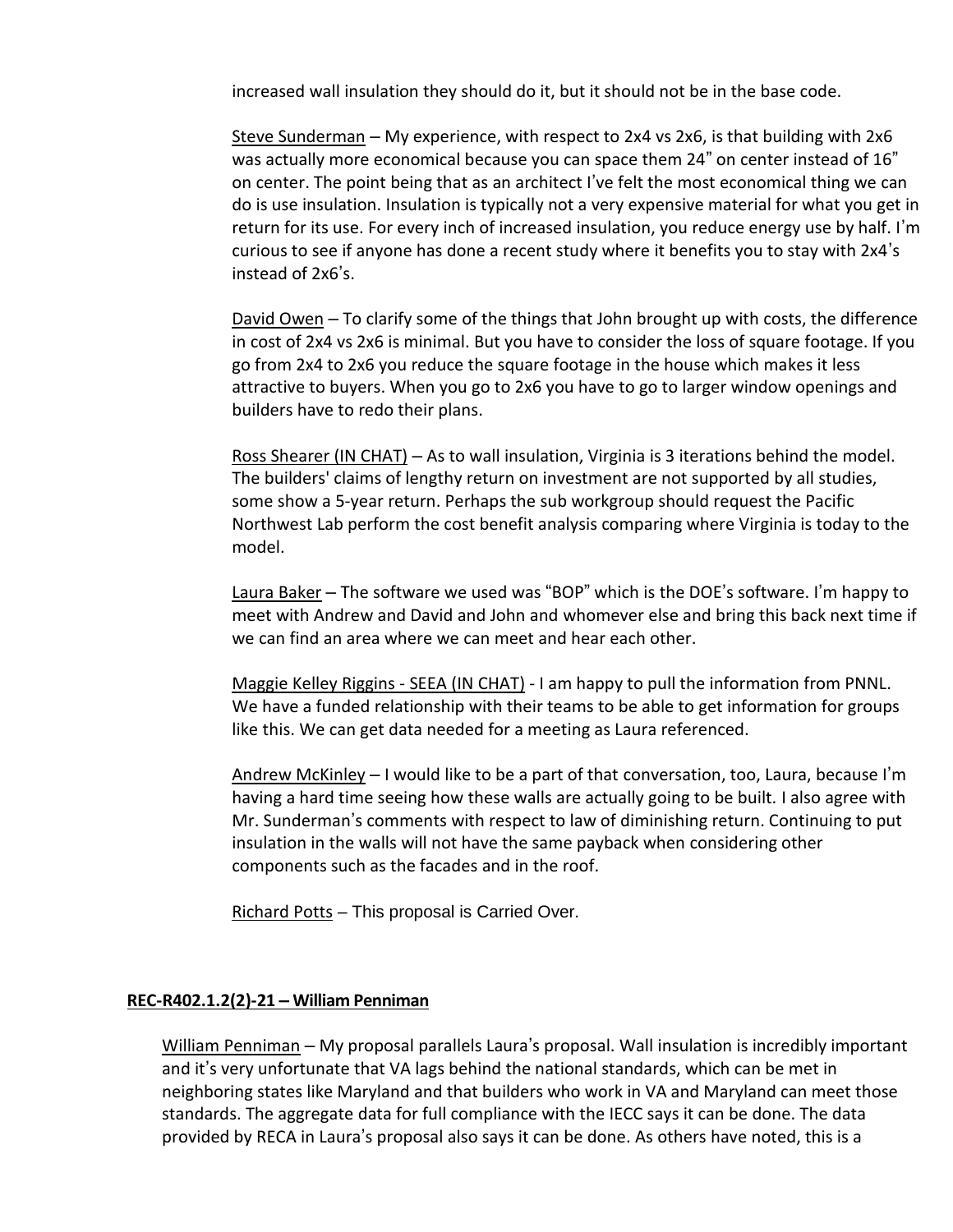problem that will last the life of the building since it is very difficult to upgrade wall insulation compared to ceiling insulation. VA currently operates under the 2009 standard, so we're already a decade behind. But, like Laura, I'm also willing to talk.

Richard Potts – If the proposals end up being identical, we like to have them merged and have the proponents for each listed as co-proponents on one proposal. Is it your position that you're willing to carry it over to continue the discussion or do you want an up or down vote on this proposal?

William Penniman  $-1$ 'm willing to carry this over in order to engage in discussions. As far as combining the two, we can certainly discuss that, and I have no objection if we end up in the same place.

Laura Baker – Would it be possible to ask PNNL to take a look at these wall insulation requirements and do a cost benefit analysis for us? That way we don't have to take a SWG member's word for it and we can have someone provide that data.

Jeff Brown – Anyone is welcome to solicit a study from a laboratory or a group. DHCD won't reach out to specific laboratories or groups, but anyone else can do that.

Richard Potts - Reminds the group of the timeline we're operating under.

Maggie Kelley Riggins – SEEA (IN CHAT) – I am happy to pull the information from PNNL. We have a funded relationship with their teams to be able to get information for groups like this. We can get data needed for a meeting as Laura referenced.

Richard Potts - This proposal is Carried Over.

## **REC-R402.2-21 – William Penniman**

Richard Potts – Briefly mentioned the appeal at the national level during the 2021 cycle that dealt with similar subject matter. Those proposals were CE217-19 parts 1 and 2.

William Penniman – This proposal is for EV readiness in residential properties. This would require wiring in the wall that could be converted later by the resident to an EV charging unit. That's one branch circuit per garage, not two. In the case of multi-family, the concept is to have gradations with a few initially installed chargers and then a few initial EV readiness stations and lastly, with the remaining units having the base infrastructure and the panel space. The numbers and percentages for multifamily are tied to the number of dwelling units. EV charging is coming. 80% is done at home. It saves \$800 – 2,000 per year in operating and maintenance costs and reduces emissions by 2/3rds. Lack of this infrastructure will be a barrier to adoption and a barrier that will harm both residents and the public. With regard to the 2021 appeal, it is my understanding that since then the IECC has reversed its position and is open to having EV charging as a part of it next round, but even if it's not, the VA law that was enacted last year clearly says that the goal is to have energy codes at least as stringent as the IECC but can go above the IECC, especially if it is a marginal increase in the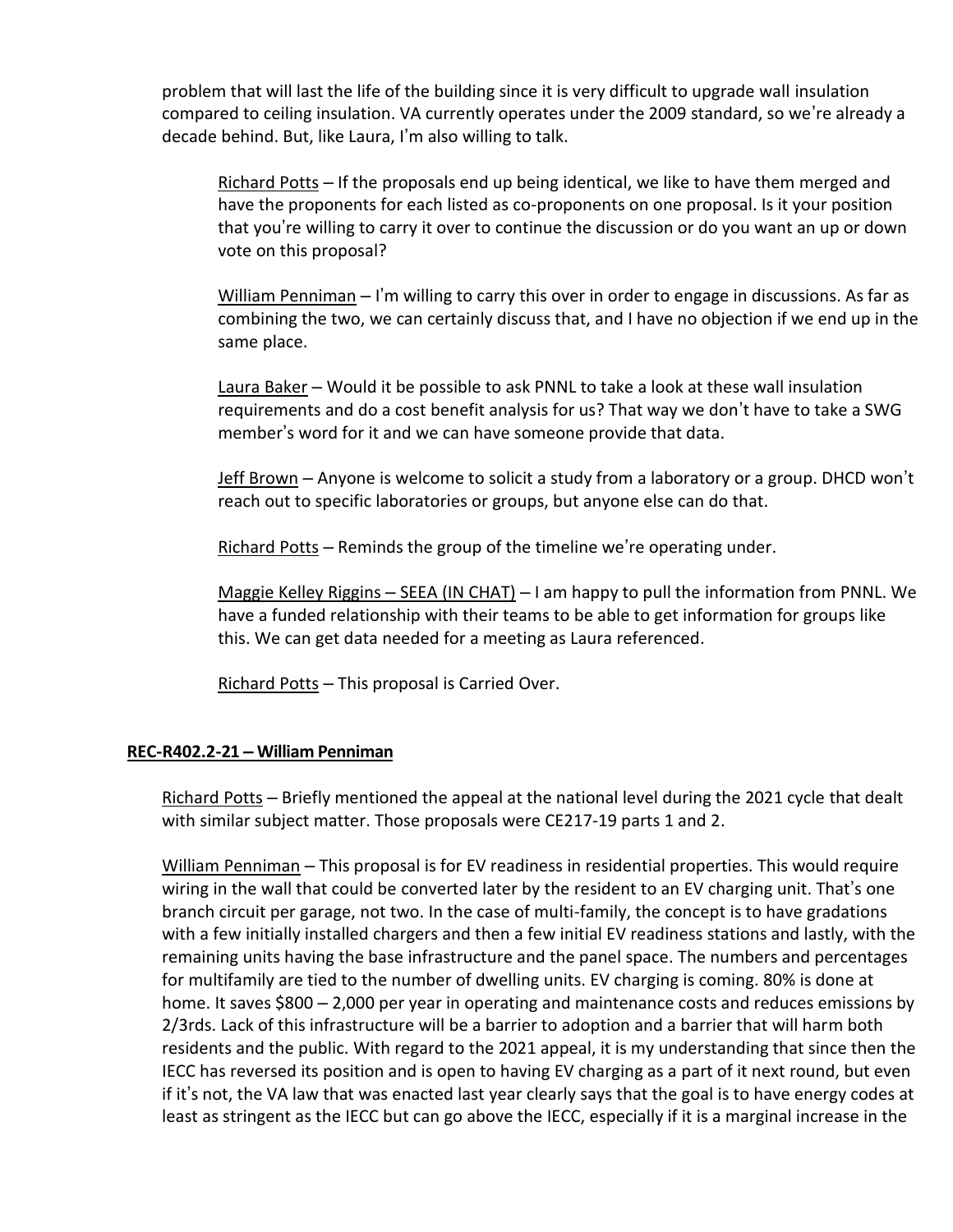cost of construction for what you get. In multi-family, the range of potential costs varies depending on design. One study from San Francisco showed that the costs were quite manageable.

Eric Lacey – I just want to be clear I'm speaking on behalf on myself with this proposal. The appeal was kind of a technicality. The ICC determined that the scope of the IECC at the time did not cover EV. This proposal received 82% of the vote for these provisions. ICC has since changed its scope and there is a similar proposal for the 2024 code. Like William said, this doesn't really matter in VA because states can adopt the provisions they want. This looks like the same language that was advanced in the 2021 process. ICC also has a page of resources dedicated to EV charging and has a summary of the state and cities that have adopted these provisions. There's a lot of data available for people and it's very popular around the country.

Ben Rabe – I just want to reiterate New Building Institute's support for this proposal.

John Ainslie – Just for the benefit of the call, can you briefly explain the significance of the appeal and how this will affect VA.

Richard Potts – What it ultimately came down to was a Board decision. Our scopes are different from the I-Codes, so VA has its own scopes. I felt it was important to at least mention those appeals since it did affect those proposals.

Richard Grace – Speaking basically for myself and not really speaking in opposition. I like the idea, but as a code geek, and I don't know what the proposal looked like at the national level, but looking at this here I'm a little confused. I'm looking at these definitions and the odd part I'm looking at is that the "EV Ready Space" should have everything in that definition plus the equipment required to plug that vehicle in. It really confuses me how this is laid out. If I'm confused, I'm sure others will be confused as well. If I go down to section 402.2, I'm not sure how many times I've seen the word "facilitate" in the code. If I'm facilitating future installation, I'm pretty much just have a 40amp space in my panel, but I'm not sure that is all this section is really requiring. Down to 402.2.2, how am I supposed to enforce something like this? This sounds like a contractual issue, not a code issue. Again, not opposed to the idea, just opposed to what I'm reading here and trying to get it from concept to code.

Andrew Clark – Not to belabor the point, but some of the language issues brought up by Richard Grace were also mentioned at the national level. I'd like to get some incite from government officials because it looks like there are some zoning ordinance requirements like parking. I'm not sure where else we've done this. Developers on the multifamily side are starting to incorporate these things already, so maybe looking at incentives vs. mandates is the way to go. We do have some concerns with this proposal.

Michael O'Connor (IN CHAT) - Question 1 Who pays for the EV mandate?

Ben Rabe – To that question, I'll let William give a more robust answer. I know that NBI has framed this is that we are trying to save building owners money by doing this upgrade when it's most cost effective instead of down the road when you'd have to dig up concrete. Folks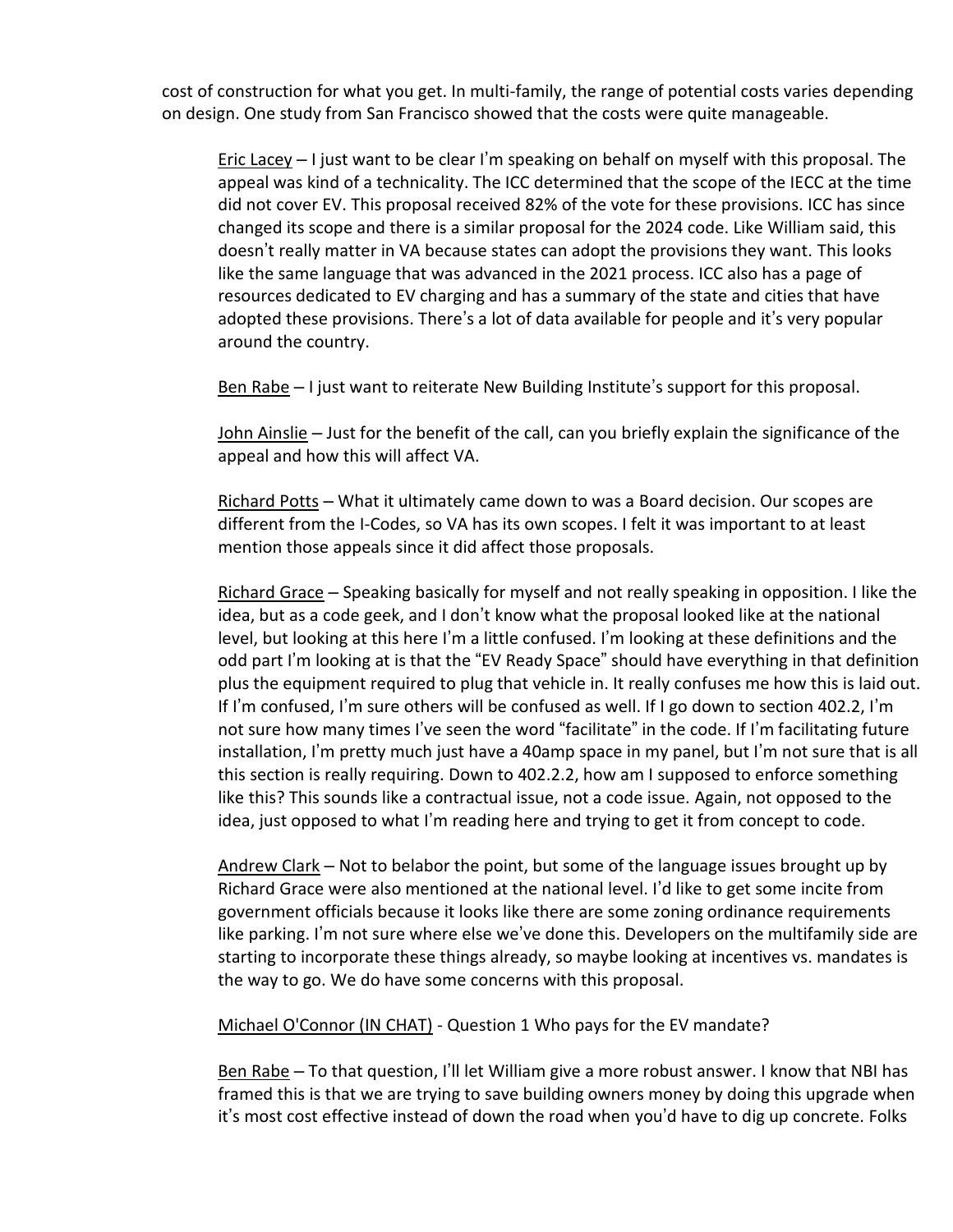are asking for these types of changes.

William Penniman – A couple of things in terms of clarifying language to make it work better in the code. I'd be happy to spend time offline going through this and trying to fix this. There is a concept that's in here that's built in called "EVSE Installed" which means the whole package is installed. The question about who pays, it's picked up in the initial cost of construction which is paid for by the buyer, however, the savings are huge and it's a great benefit to residents. EV sales are increasing and major manufacturers are talking about no longer producing fossil fuel vehicles within the next 5 years. GM has said it's only going to build EV. As mentioned, the retrofit costs are huge and would be a barrier to EV adoption. In terms of single-family homes, if a builder puts the electric panel in the garage, you're only talking about as little as 2' to extend a wire to provide an outlet to plug in, which would only cost about \$50. It's a tiny fraction of the cost for a new home and the benefits are huge. The idea that this is a zoning question is interesting, but there are provisions for parking in the building code for accessible spaces. If it's left to zoning and you're saying that it's up to each locality to set their own rules, please put that in writing, because if this doesn't pass here, I'll be sure to use it.

Richard Grace – The whole purpose of my comments was to make sure we can clean this up and make it presentable and I'm happy to work on that with you.

William Penniman – Okay, then I will defer the vote and bring it back later.

Andrew Clark – Requiring this, and not just giving consumers the option to work with a builder who is willing to provide these things, doesn't seem like the right approach.

Michael O'Connor (IN CHAT) - By mandating EV, how do you propose to replace the 32 per gallon motor fuels tax that funds about 40 percent of Virginia's transportation budget each year.

William Penniman – In terms of the fuels tax, the Governor is talking about getting rid of that anyway. But in the meantime, the huge run up of the cost of gas is even more of a reason to provide support for EV vehicles.

Michael O'Connor (IN CHAT) - Who pays to install the chargers? My question was not answered.

Mike Hamilton (IN CHAT) - All-electric vehicles (EVs) registered in Virginia are subject to a \$88.20 annual license tax at time of registration.

Michael O'Connor (IN CHAT) - Electric vehicles pay \$90 annually less than 1/3 of what a typical gasoline or diesel vehicle pays.

Richard Potts – So it sounds like the proponent is willing to work with Richard Grace and other entities to work on the language. It does sound like there is some objection to it, but we don't want to prevent anyone from moving forward and cleaning up language to make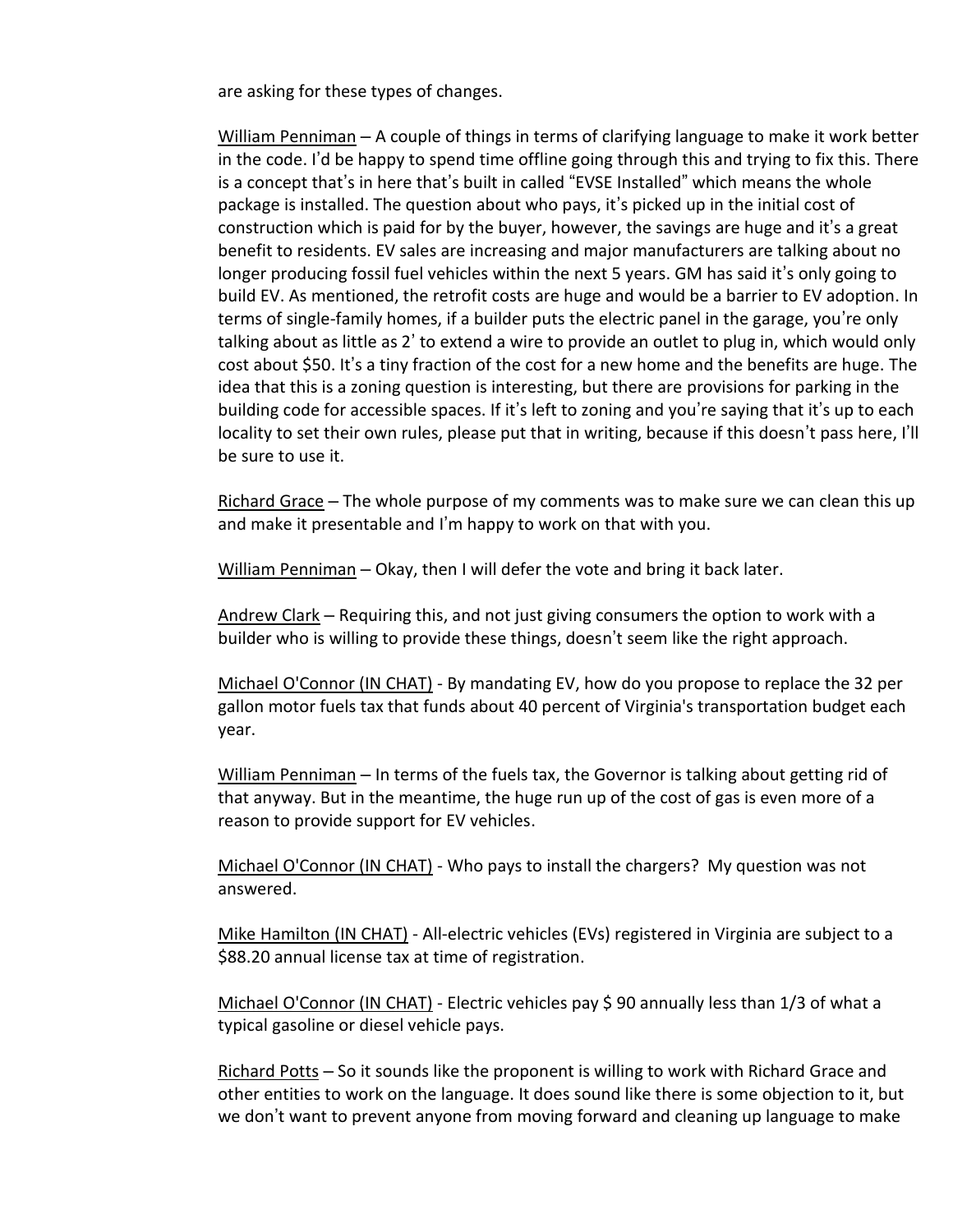compromises. So, we will mark this as Carried Over.

#### **REC-R402.4-21 – William Penniman**

William Penniman – This proposal is simply to bring the VA code up to the air leakage standards to those in the IECC, which have been in the code for the last decade. It's beneficial to residents in heating costs savings, air quality, health, and keeping out vermin, as pointed out by the EPA. It's viable, it's been implemented, the material costs are low. There's some additional time for installation since you have to pay attention.

Ellen Eggerton  $-1$ 'm in support of this proposal since neighboring states have already gotten to this. It's not a big leap for us to go to this level when we're already going to a level of air leakage control where we do this same process, we just have to do a better job at it. We already have to seal and tape everything anyway so I support this.

Laura Baker – I'd like to note my proposal does the same thing, but incorporates some additional new things in the 2021 IECC. There are a couple things in the 2021 IECC that make it easier to comply with these. First, the 2021 IECC adds a tradeoff limit so not every building has to meet 3 air changes per hour. There's also an exception to let small buildings and buildings under 1,500 square feet to not have to meet these provisions. We did a great job last cycle with getting mandatory blower door testing, and now that builders and officials have experience doing this, I think it's time to bring this into the code.

Andrew Clark – I was under the assumption that both proposals were identical, but as of right now I think we do have concerns with this proposal but would like some opportunity to talk with Laura about some of the tradeoffs that were in her proposal. We had not reviewed those. I will say that last year, like Laura mentioned, we discussed this at length and settled on 5 air changes per hour and I'd be curious how many states have gone to 3 air changes per hour. But at the moment we are non-consensus on these proposals but would like to talk with Laura more about hers.

William Penniman – I had assumed that the full deletion here would bring in the full IECC so I didn't think I needed to mention the tradeoffs.

Richard Potts – That is correct. When a state amendment is deleted, by default, the national language is used. So that code language would become the default in the 2021 cycle.

Andrew Clark – That's a helpful clarification.

Ellen Eggerton  $-$  If we approve this one and then approve Laura's would then the enhancements in Laura's override what we've approved in this one.

Richard Potts – We would try to head that off or we would try to get all of that ironed out before the full workgroups. If there are true differences between the two, we would want to work out the competing proposals. We wouldn't want two proposals doing different things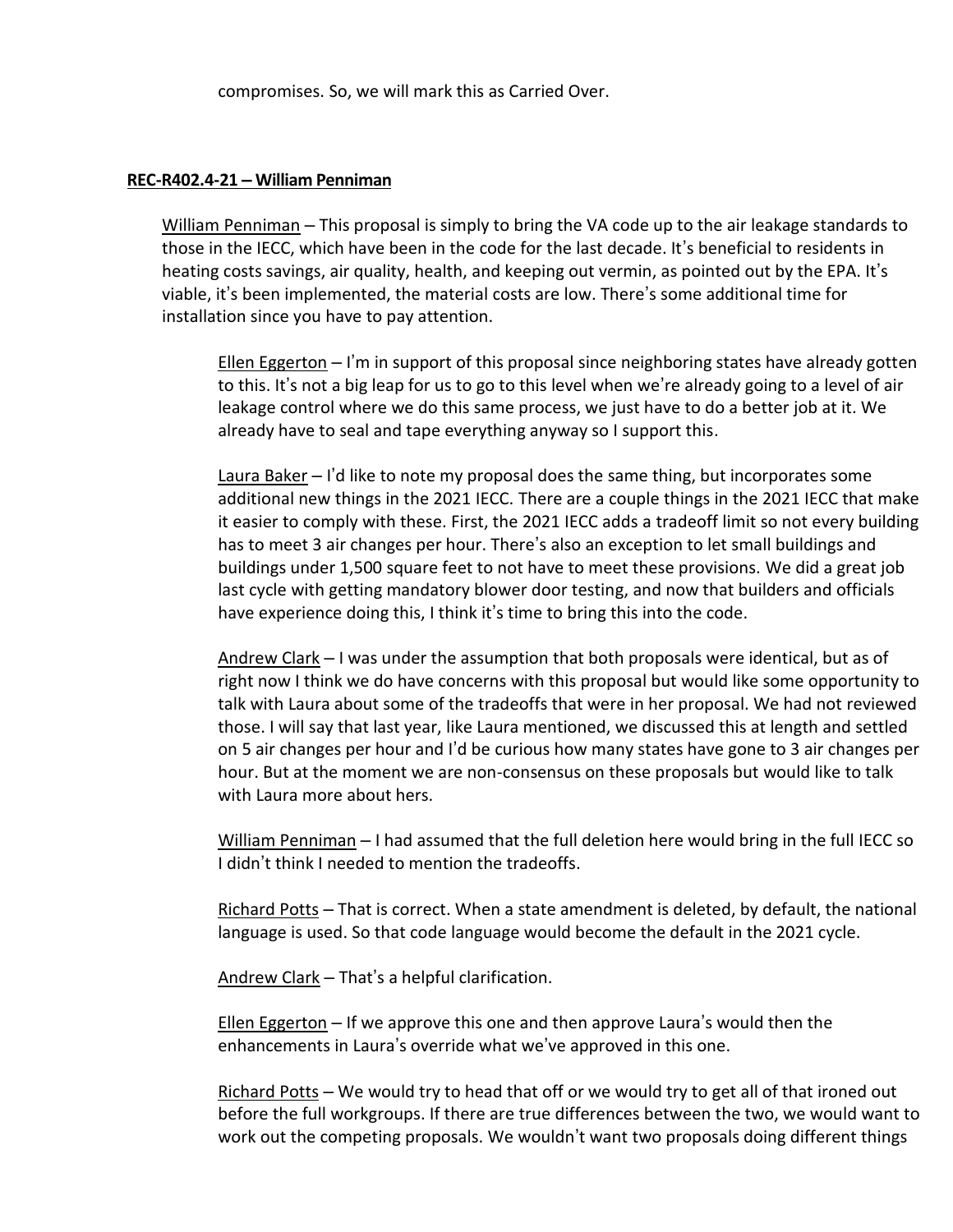to the same section going to the Board. The purpose of this group is to vet these technical changes and correct them before they go to the workgroups. Ideally, we would like to see proposals like this merged into one proposal. So, I think I'm hearing that this proposal and REC-402.4.1.2 would like to be discussed with Andrew and his group before making a decision, so we will mark this as Carried Over.

#### **REC-R402.4.1.2-21 – Laura Baker**

Carried Over based on conversations from REC-R402.4-21

## **REC-R403.1.2-21 – William Penniman**

William Penniman – This proposal removes the option to use electric resistance heat as the primary electric heat source for space heating in new residential construction and it prohibits electric resistance heat as a replacement for a heat pump in existing homes.

Ellen Eggerton  $-1$  just wanted to add that there is the cost to install that primary resistance heat that wouldn't happen with an air conditioner. The heat pumps that are on the market today can go down to 17 degrees Fahrenheit so this is a good proposal to take out electric resistance heat since heat pumps can now meet probably 99% of the heating needs.

Ben rabe  $-1$  would encourage support for this proposal.

Mike O'Connor – Who is going to pay for all of these heat pumps and will it be funded by rate-payer subsidization.

William Penniman - This doesn't prohibit gas heat at all. This just prevents resistance heat as a heat source. So, I don't think you have any reason to oppose this.

John Ainslie – I have an issue with this. I can't see how this is a big issue. How many people are strictly using resistance heat? I think there are some cases where it may be the best option, but I don't like removing a perfectly viable option from the code. I don't see this as a huge energy efficiency option at all. Heat pumps have gotten much better over the years, but the resistance heat, although it's less efficient, there are times where it may be the best possible choice based on the size of the area being heated. I don't think it warrants just removing the ability to use that option.

David Owen – Where it says, "R403.1.2 Heat pump" and we cross out the word supplementary heat and adding the word "Mandatory". I think the market place will take care of this so I don't think we need to put this in the code.

Ellen Eggerton – I think that if you look at the change, the "Mandatory" was already there, that's not a change. It says that if you use heat pump heat, these requirements are mandatory. It's not changing the word mandatory, since it's already there, what it's changing is that the resistance heat can't be the supplemental heat and can't be the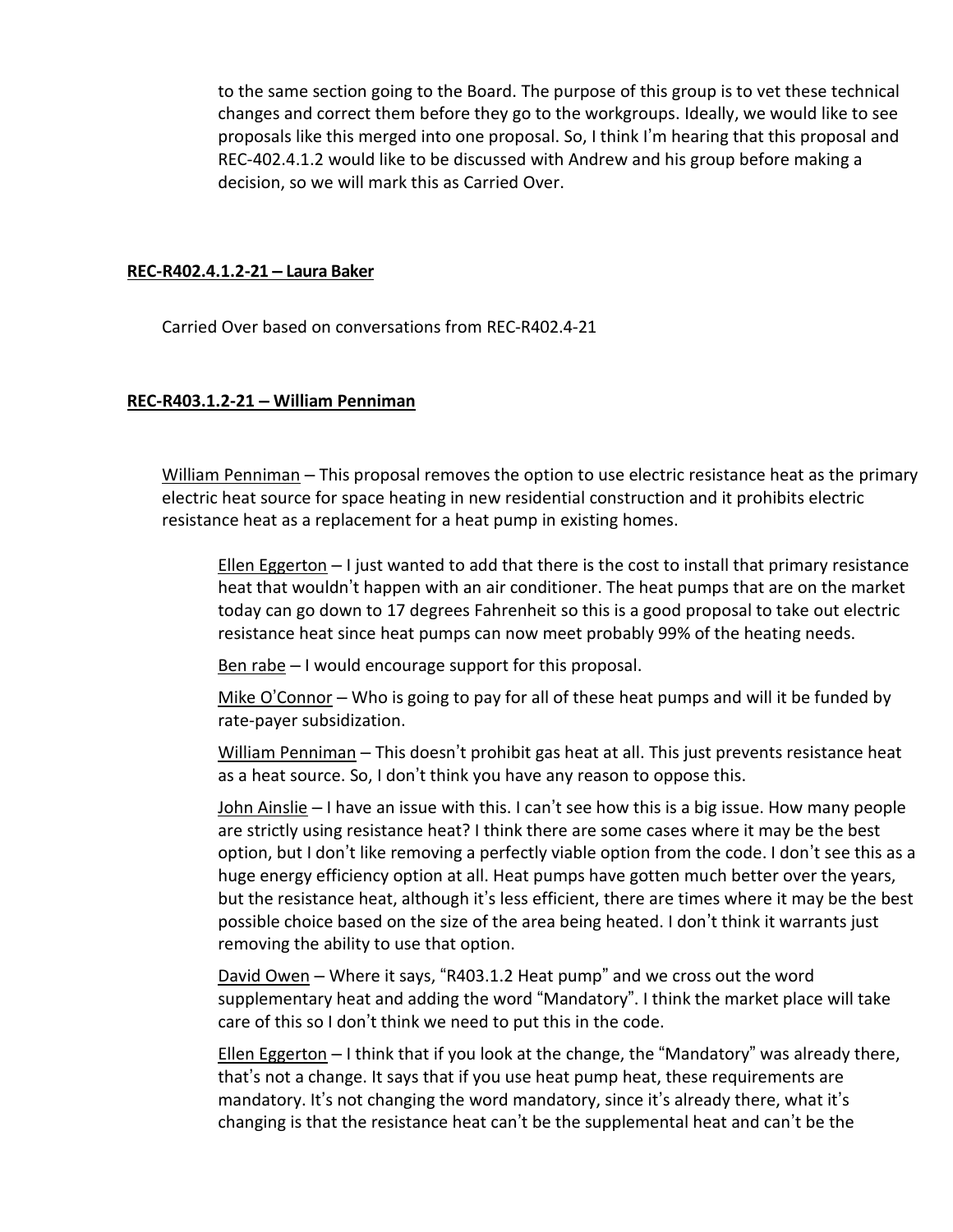emergency heat. It's saying electric resistance heat can only be used during the default cycle. Is that what I'm understanding?

William Penniman – It's actually more generous than that. It still allows the supplementary electric resistance heat as the backup since many heat pumps are designed that way.

David Owen – I still don't understand why the word supplementary is crossed out since you are still talking about the supplementary heat to the heat pump. I just think the language could cleaned up so there wouldn't be misinterpretation.

Steve Shapiro – So this is only applying to level 2 alterations in the existing building code, correct? You're not applying it to any other type of alteration?

William Penniman - I can't recall the different levels of alterations, so I can't say it's definitely limited to a Level 2 alteration.

Mike Hamilton – I had one comment about Section 403.1.2 and the last sentence. There are other ways for the controls to know that the load can't be met beyond just the outdoor temperature. 40 degrees seems pretty high, but I just wanted to point out that that's something we should consider here.

Eric Lacey  $-1$ 'm wondering if that first section should be R503.1.2 or somewhere there abouts in the existing building section of the IECC, rather than the IEBC.

Richard Potts – We did go through an exercise last cycle on how to get to Chapter 5. The effort was to move all of the Existing Building requirements to the VEBC.

Votes

In opposition:

Brian Clark

John Ainslie

Andrew Clark

Steve Shapiro

In Favor:

Andrew McKinley

Chelsea Harnish

Eric Lacey

KC Bleile

William Penniman

Richard Potts – This proposal is Non-Consensus

#### **REC-R403.3.3-21 – Eric Lacey**

Eric Lacey – Here are the five changes, and I think the first three are non-controversial. The first is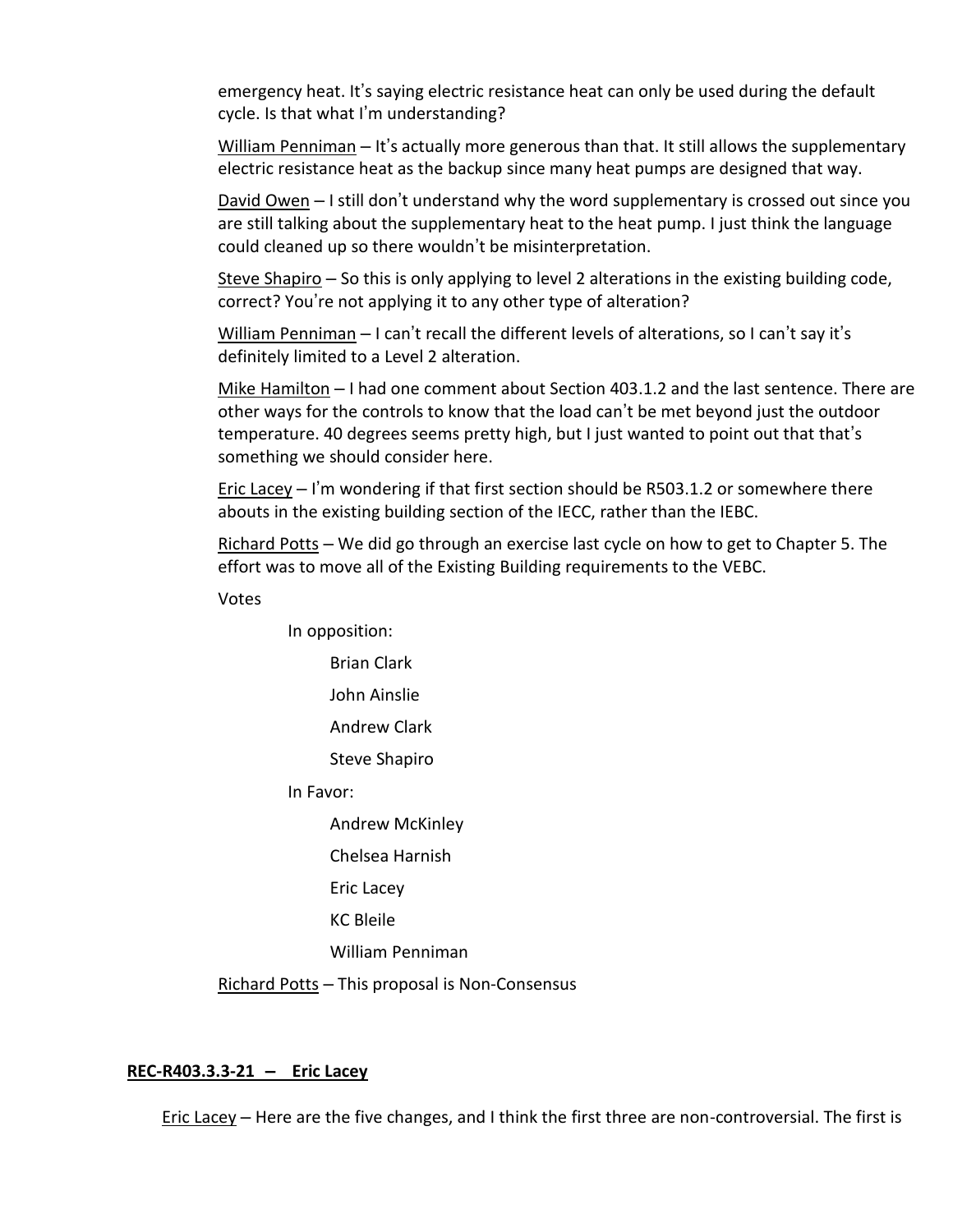that the IECC requires duct testing, and I believe these are the standards that are already being used. So, this just refers to those standards. The second is that it adds a significant digit to the duct leakage, which is 4.0 cubic feet per minute. The third change is that you aren't required to test ducts serving ventilation systems. The last two may prompt some discussion. Virginia still allows building framing cavities to be used as ducts or plenums, and this change removes that ability. The last change requires all duct systems to be tested whether they are located in conditioned space or not. When DOE conducted field studies throughout the country, we noticed a trend that in homes not required to be tested for air leakage, the leakage rate was 2x higher and those homes met the exemption for having all of their ducts within conditioned space. The goal is to make this section read as close as possible to the IECC.

Richard Potts – One thing I do want to mention with regard to this proposal was the section dealing with building cavities. The reason this was deleted was because there was a competing provision in the IRC, so there might be a conflict here and there may need to be some cleanup.

Andrew Clark – We don't have a position one way or another with this one, but we will probably rope this into the conversation we'll be having with respect to other proposals.

William Penniman – I would indicate that we support this proposal. This is a classic situation where buyers have no idea what's behind the walls and the technical and economic implications of those concealed features. Catching up to the 2021 IECC is entirely appropriate.

David Owen – If I understand this correctly, we're saying that if we are in a conditioned crawlspace where the air handler and the ducts are down there, we want a little bit of leakage from the duct work for balancing the pressure in that space. I will agree where it's in another concealed space where you could get mold issues. We just got VA used to duct testing, so if we start eliminating some of these sections, we would be causing some confusion for the duct testers.

Eric Lacey – I believe builders have been successfully testing ducts for some time now. The only difference here is for builders using the exemption for ducts entirely within conditioned space, you would be required to test to 8cfm, twice the level of leakage. I'm sure you've been in a house with a room furthers from the source and the reality is the conditioned air is not always getting to the intended spaces. I think this would also reduce the occurrences of builder call back from customers who were uncomfortable.

Ben Rabe – This is common practice across the country and seems like a good way for Virginia to update their codes.

David Owen - I stand corrected with what Eric said with respect to when duct testing came into effect. I think testing the ductwork when it's completely within conditioned space is an issue. The other issue from a practical standpoint is that most of the leakage is within the unit itself and, if that's in conditioned space, that's an advantage. Sealing those units is difficult and manufacturers haven't caught up with us.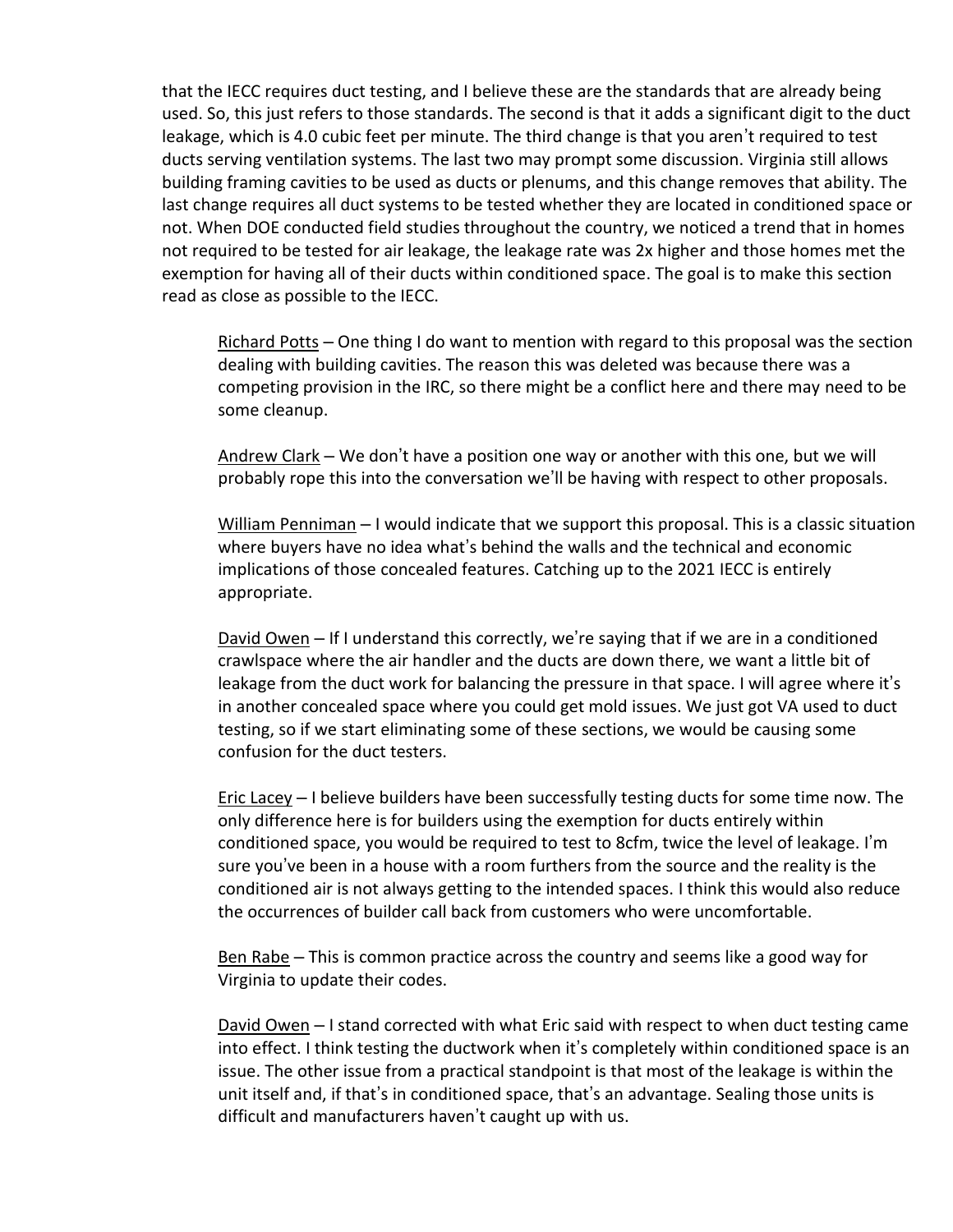Richard Grace (On behalf of VPMIA) – The section where we're looking at building framing cavities for ducts and plenums, I just want to point out that currently I did a quick search in the IRC and did not see the stud cavities. From what I remember, this was taken out of the IRC but it still exists in the Virginia Mechanical Code.

Eric Lacey – I would like to do some more research into the use of framing cavities being used as ducts or plenums.

Andrew Clark – There's a lot of good stuff put in the chat throughout the meeting. Are the contents of the chat going to be a part of the meeting minutes?

<u>Richard Potts</u> – Yes, we do include all of the substantive parts of the chat into the summary. This proposal is Carried Over.

## **REC-R404.2-21 – William Penniman**

William Penniman – The 2021 IECC includes a solar ready appendix for detached 1-and 2 family dwellings and townhouses. Since VA doesn't allow localities to adopt and enforce appendices, the only way to activate the appendix and make it relevant is to include it in the body of the code, which is what this proposal would do. The solar ready provisions are very simple, basically requiring a conduit from a location on the roof to the panel. It doesn't require the installation of solar, but it makes it easier to install solar.

Andrew Clark – Our concerns are similar to what we expressed last year. Again, to my earlier point, allowing the consumers to make the personal financial decisions to incorporate these provisions instead of making it a baseline requirement is more beneficial.

Linda Baskerville – What Andrew is saying is only relevant to the first owner of a home and does not provide an ability to less expensively incorporate solar into their home.

Ben Rabe – Just to piggy-back off of previous commentary, this is another proposal where it's way more cost effective to do these readiness provisions on the front end than incorporating them later on. It makes it easier for people who want to add solar later and would not cost much on the front end.

Votes:

In opposition:

Andrew Clark John Ainslie Steve Shapiro

In favor: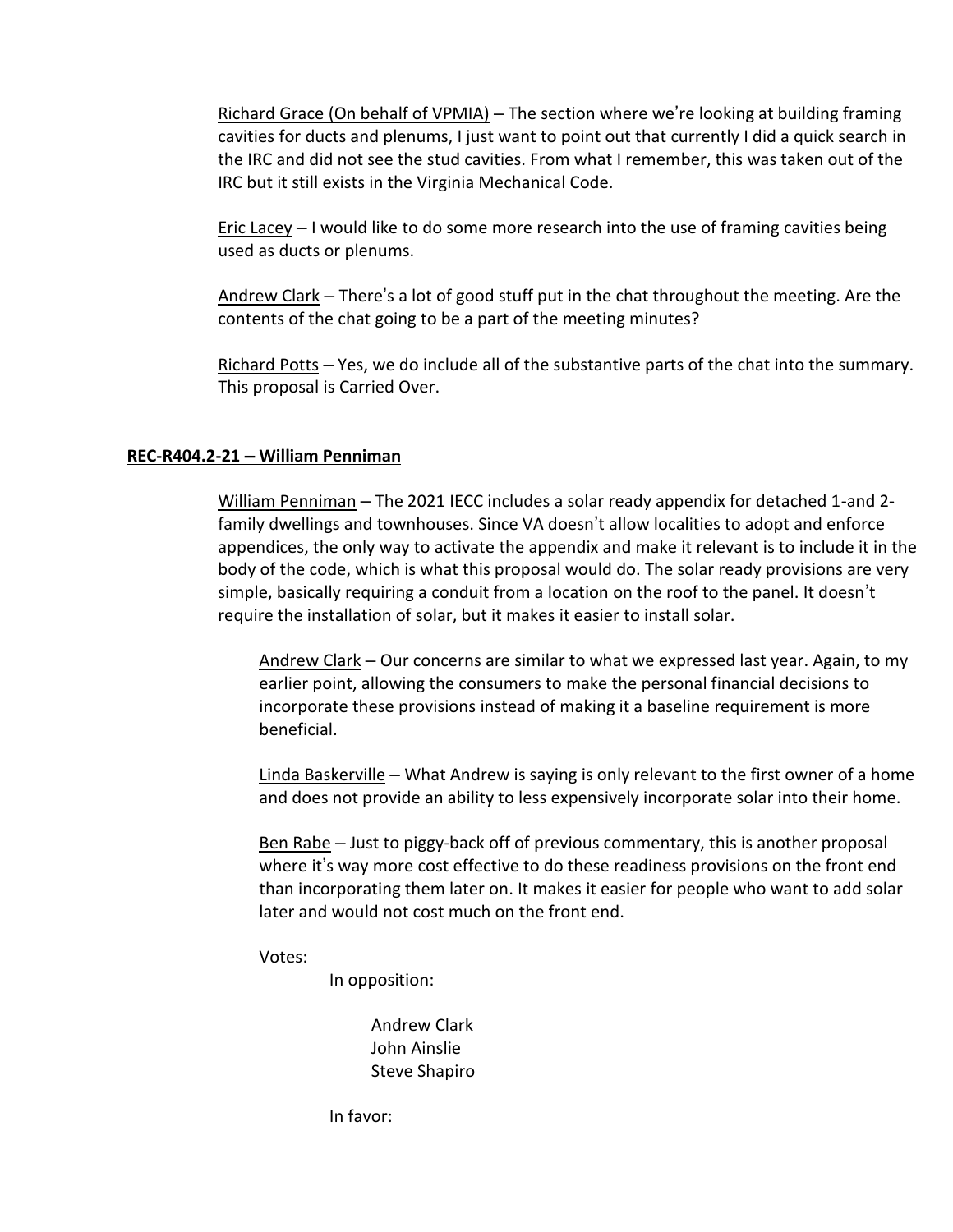Brian Clark Eric Lacey Maggie Kelley Riggins KC Bleile William Penniman

Richard Potts – This proposal is Non-Consensus.

#### **REC-R401.2-21 – Ben Rabe**

Ben Rabe – This proposal requires that all new residential construction is all electric. Heat pumps are perfectly capable to efficiently heat and cool buildings in Virginia's climate year-round. An aggressive measure like this is something the New Buildings Institute supports.

William Penniman – I support this proposal. It will save residents money, it will reduce pollution, it's a critical measure for climate change, and will create a healthier house without the fumes from burning fossil fuels.

Andrew Clark – We're non-consensus. Will natural gas be excluded?

Ben Rabe – Yes.

Andrew Clark – This would be a prohibition on natural gas in Virginia?

Ben Rabe – Yes.

Andrew Clark – We are unequivocally non-consensus.

Michael O'Connor (IN CHAT) - non consensus from VPCGA and VA Propane Gas Association

Morgan Whayland – We are opposed to this. Natural Gas is a critical path for us to achieve net-zero. When we think about energy efficiency, we have to think about the entire supply change and natural gas is an efficient energy source.

Steve Shapiro (IN CHAT) - AOBA/VAMA in opposition as well

David Owen – Just clarification, is Mr. O'Connor's group not a representative and is no one from his group a representative?

Richard Potts – He is not a representative. We did our best to pare down the membership to a well-rounded group.

Jeff Brown – We started out by looking at stakeholders from previous years and asking them if they want to participate again. We're always open to having groups reach out to us and ask to be a part of this group but we have not heard from him asking to be a part of the group.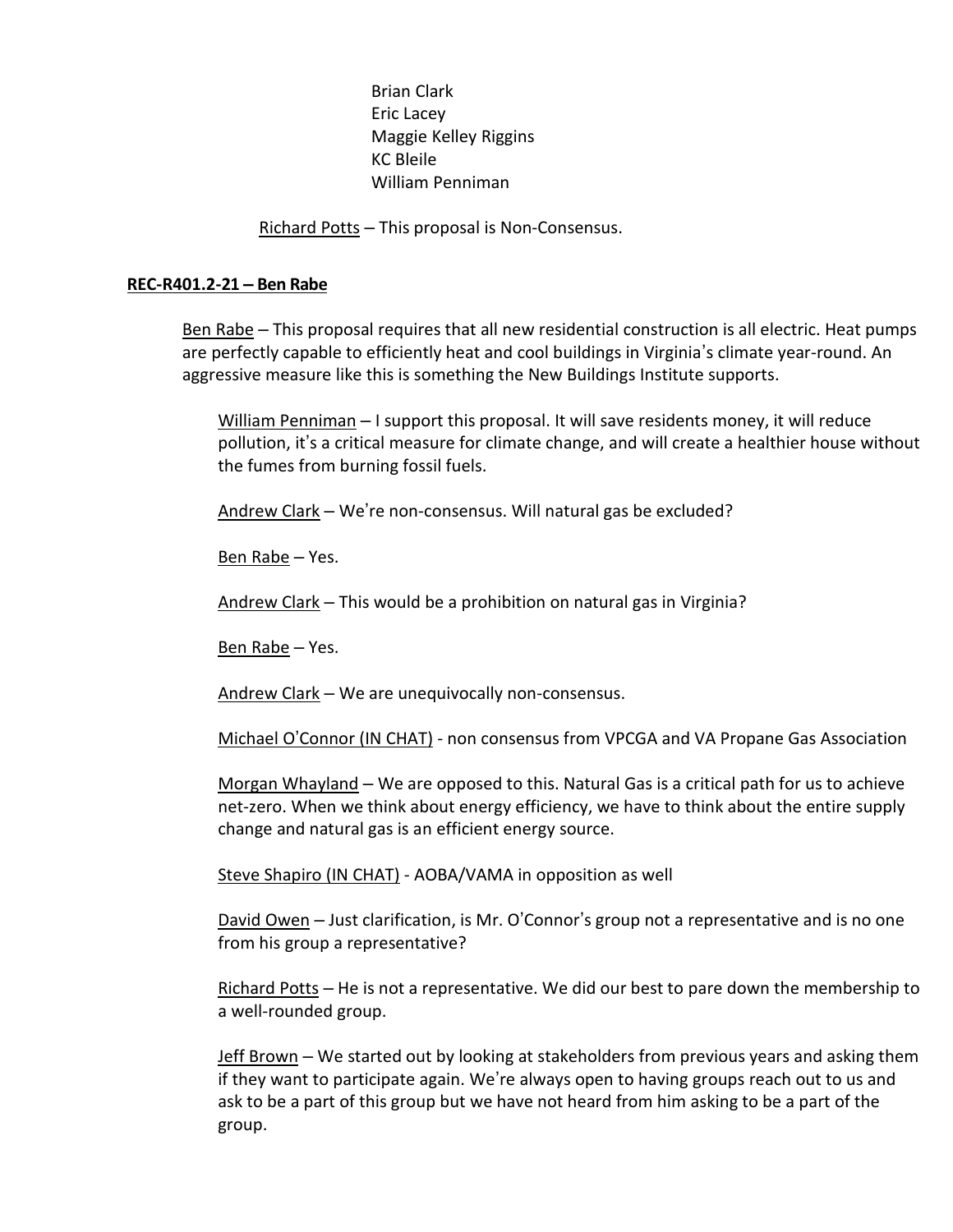Andrew Clark – Weren't there bills recently passed that included natural gas as an important component of reaching net zero? I think one of those bills even said that natural gas could not be prohibited. I'm not sure how we this proposal would jive with state law.

William Penniman  $-1$  believe it's in the state energy policy to get to zero net carbon emissions, not just for the electric utilities who are supposed to hit it by 2045. The reality is, to combat climate change, we've got to stop burning fossil fuels. Sea-level rise on the cost of Virginia is projected to rise 2ft by 2050 and that should scare all of us. Natural gas may be clean, but burning it leaks methane.

 $John Ainslie - I'm$ , personally, having a hard time hearing participants with this online process. This online process is not the same as the face-to-face interaction that we used to enjoy prior to Covid. I think we need to get back to these meetings in person. I've heard participants saying that it will be cleaner to move away from gas. I've read those homes burning gas leave a smaller carbon footprint than those using electric. You have to look at the full life-cycle cost.

Ross Shearer (IN CHAT) - 401.2-21 There are countless environmental, health and safety issues associated with natural gas. Earlier this week the Washington Post reported a story of family experiencing illnesses including nausea. It turned out to be carbon monoxide leaking from a loose connection to the exhaust line of the gas furnace. Natural gas should not be used for any new construction. As to the natural gas stakeholders' question, who are the representative for the public stakeholders, home buyer, tenants and users of buildings? The construction code exists to protect Virginians.

Ben Rabe – One final point I'd like to make is that there's obviously a carbon impact and an environmental loss impact of electrical energy. However, as the grid continues to clean and as we build more buildings, there will be a very net positive impact on these buildings being all electric over their lives.

Andrew Clark – I did not hear a direct answer to whether this proposal is a direct conflict with the net-zero path that Virginia is on.

William Penniman - I don't think this conflicts with the path that Virginia is on. When I was referencing natural gas earlier, I was referring to possibly some manufacturing processes where it may still be required. I wasn't referring to residential properties.

Chelsea Harnish (IN CHAT) - To Andrew's question- The VCEA regulates electric utilities and sets carbon goals for that sector. The VCEA does not set carbon goals for the built environment.

Maggie Kelley Riggins – SEEA (IN CHAT) - Ross- VAEEC, Viridiant, and SEEA also serves as a representative of public stakeholders/building occupants, as well as building operators & technical needs in the field. There may be a few others as well.

Michael O'Connor (IN CHAT) - To the proponents: What would you propose to do with more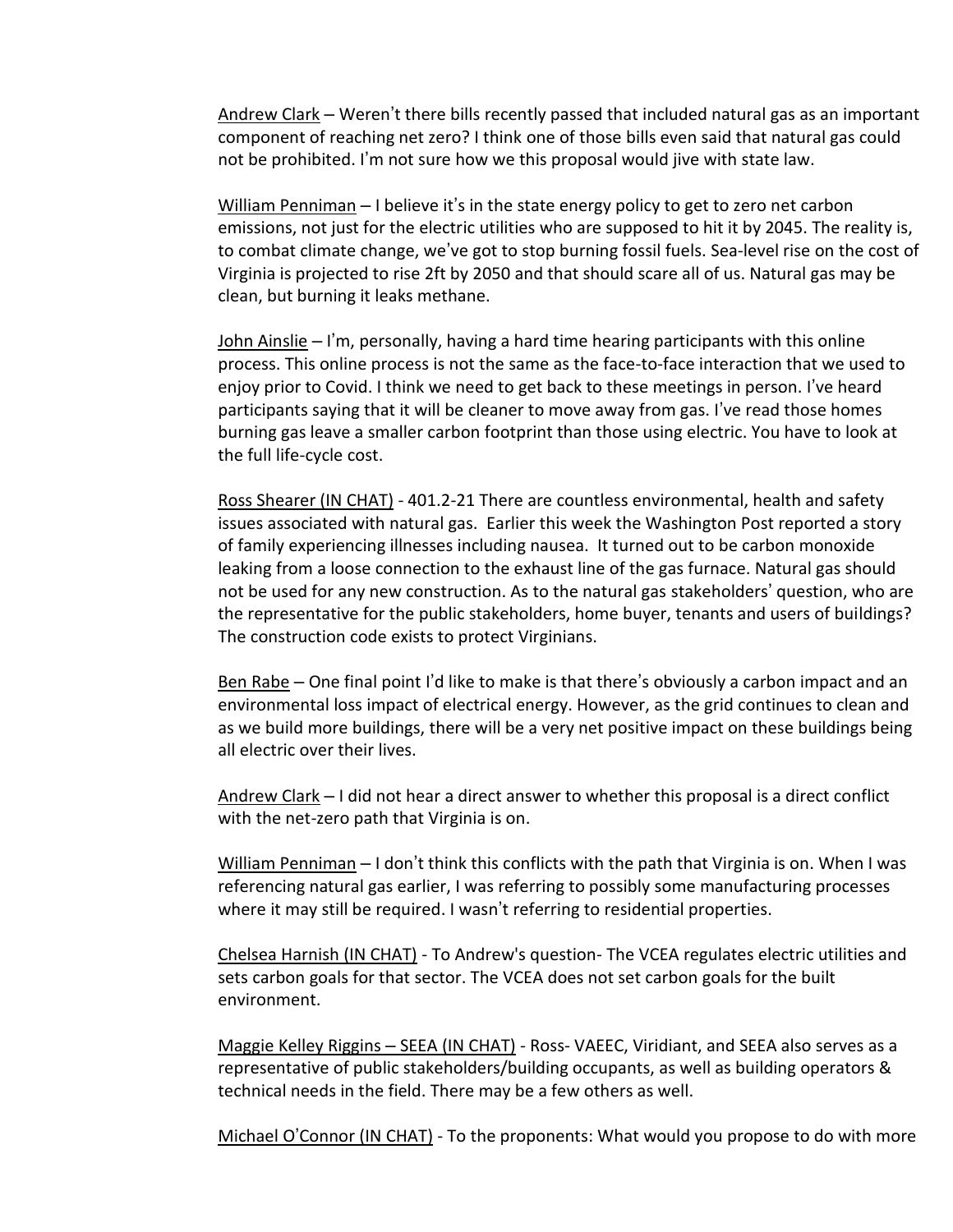than 60,000 generators in operation in Virginia fueled by natural gas and propane fueling hospitals, first responders nursing homes, etc. How would you propose to serve those essential sectors in times of emergency when the electricity is not available?

Ben Rabe – So obviously this wouldn't be an instantaneous change. Hospitals will still need backup generators. This is a very gradual change and won't happen overnight, which is why we need to address this now.

Votes:

In Opposition: Andrew Clark Brian Clark John Ainslie Steve Shapiro

In Favor: Laura Baker William Penniman

Abstain: Chelsea Harnish (IN CHAT) Maggie Kelley Riggins (IN CHAT)

Richard – This proposal is Non-Consensus.

# **REC-R401.2.5-21 – Ben Rabe**

Ben Rabe – This is similar to the previous proposal in that it encourages buildings to be all electric but does not require them to be electric.

Richard Potts – Looking at what you've revised here, which has revisions to Ch. 1 of the Icodes, we would need to address these in Ch. 1 of the Virginia codes.

Ben Rabe – I'd be happy to work with staff on that correlation.

William Penniman - Speaks in support of the change.

Michael O'Connor (IN CHAT) - VPCMA and VA Propane gas association opposed

Votes:

In Opposition: Andrew Clark John Ainslie Steve Shapiro

In Favor: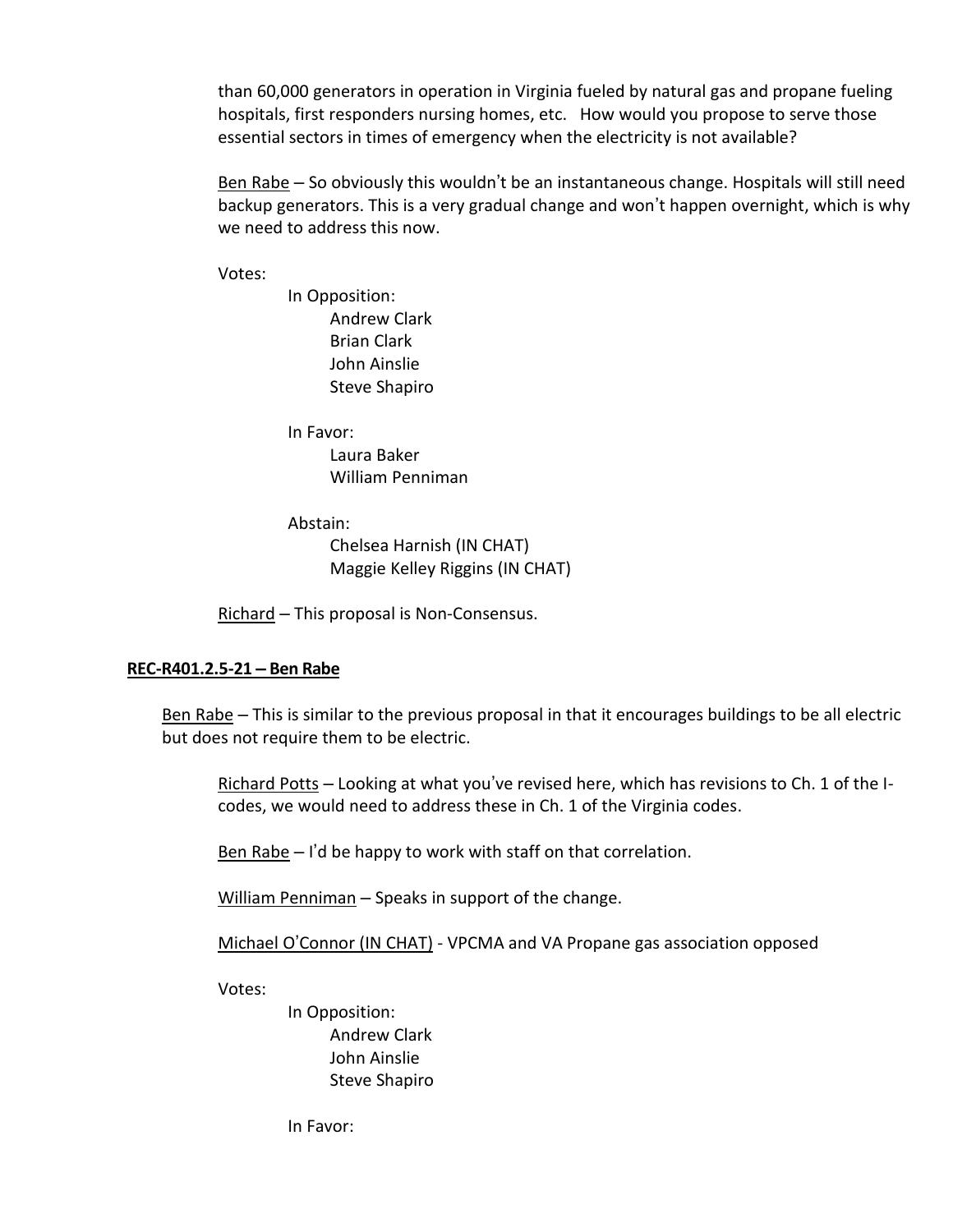William Penniman Laura Baker Maggie Kelley Riggins

Abstains: Chelsea Harnish (IN CHAT)

Richard – This proposal is Non-Consensus.

# **REC-R403.1.1.1-21 – Ben Rabe**

Ben Rabe – This is the reboot of the thermostatic demand control response. This would require new buildings to have thermostats that communicate with the grid to avoid peak-outs, brown-outs, etc. This will have added climate benefits as well as great resiliency impacts of lessening stress on the grid.

Chelsea Harnish – I'm neutral and I have some questions. Ben, I'm very curious with how this proposal is written. I'm very familiar with how DSM programs work and am an expert witness for Dominion. Who will run the DSM programs for this? I'm only familiar with utility companies running DSM programs.

Ben Rabe – This proposal even more so than others is meant to start a conversation around different opportunities to get demand response, grid controllable ideas in the code. Our proposal is not meant to regulate utility companies. We think these would be the best controls, but obviously the utility companies know what set points are most beneficial for the grid.

Votes:

In Opposition: Andrew Clark Brian Clark KC Bleile Maggie Kelley Riggins Steve Shapiro In Favor: William Penniman

Richard Potts – This proposal is Non-Consensus.

# **REC-R403.5.4-21 – Ben Rabe**

Ben Rabe – This would require demand responsive controls on water heaters, knowing that water heaters are able to self-regulate and heat up when there's cheaper energy on the grid based on time of day, overall use, etc. This would allow utilities to pour excess energy into something and reverse it when there's higher energy demand on the grid.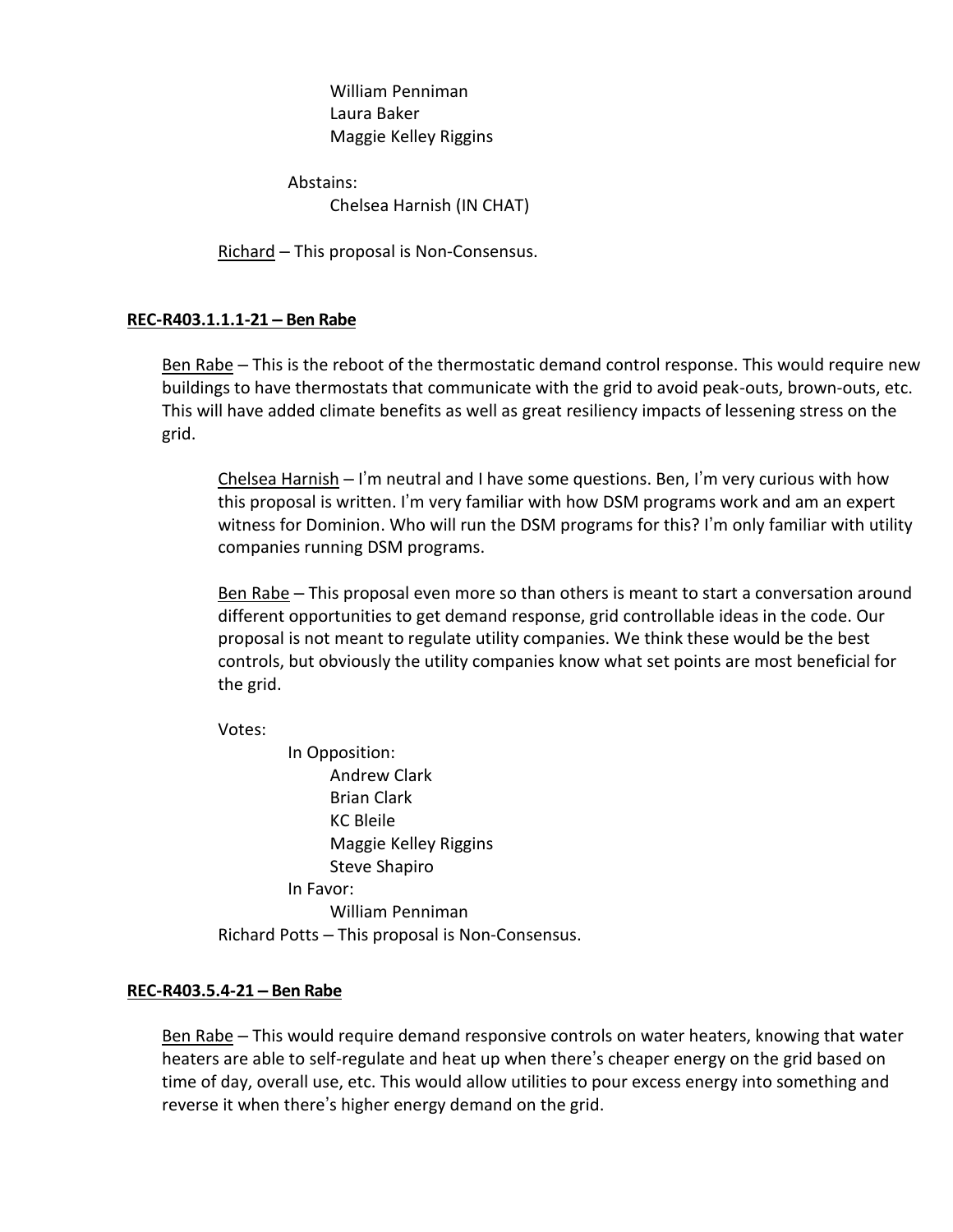William Penniman – Demand response on water heaters is very simple technology. Could the demand response be used by other than the utility?

Ben Rabe – It's implied, but the intent is that the utility would be the best to control the demand response.

Michael O'Connor (IN CHAT) - VPCMA and Virginia Propane Gas Association opposed.

Andrew Clark (IN CHAT) - HBAV opposed

Chelsea Harnish (IN CHAT) - Currently, no utility in VA has a DR hot water heater program.

Votes:

In Opposition: Andrew Clark (IN CHAT) Brian Clark KC Bleile Maggie Kelley Riggins Steve Shapiro

In Favor: William Penniman

Richard Potts – This proposal is Non-Consensus.

## **REC-R404.4-21 – Ben Rabe**

Ben Rabe – Very similar to an earlier proposal. This would require new homes to be solar-ready. Based on previous conversations I think we would be willing to pull this and work with the groups discussing the other proposal.

Richard Potts – Is this similar to the ones moving through the ICC process?

Ben Rabe – Yes.

Richard Potts –The ones I checked on haven't had a decision yet rendered by their committees, so keep us updated on that process. I do want you to know that we have the same issues here with Ch. 1 so those would need to be relocated as appropriate.

Steve Shapiro – Just to clarify, the other solar-ready proposal went through as non-consensus. That wasn't listed as a carry over, so I'm not sure what Ben is Referring to.

Richard Potts – That's correct. So, let's discuss this and take a vote.

William Penniman – I support this for the reasons I mentioned during my proposal.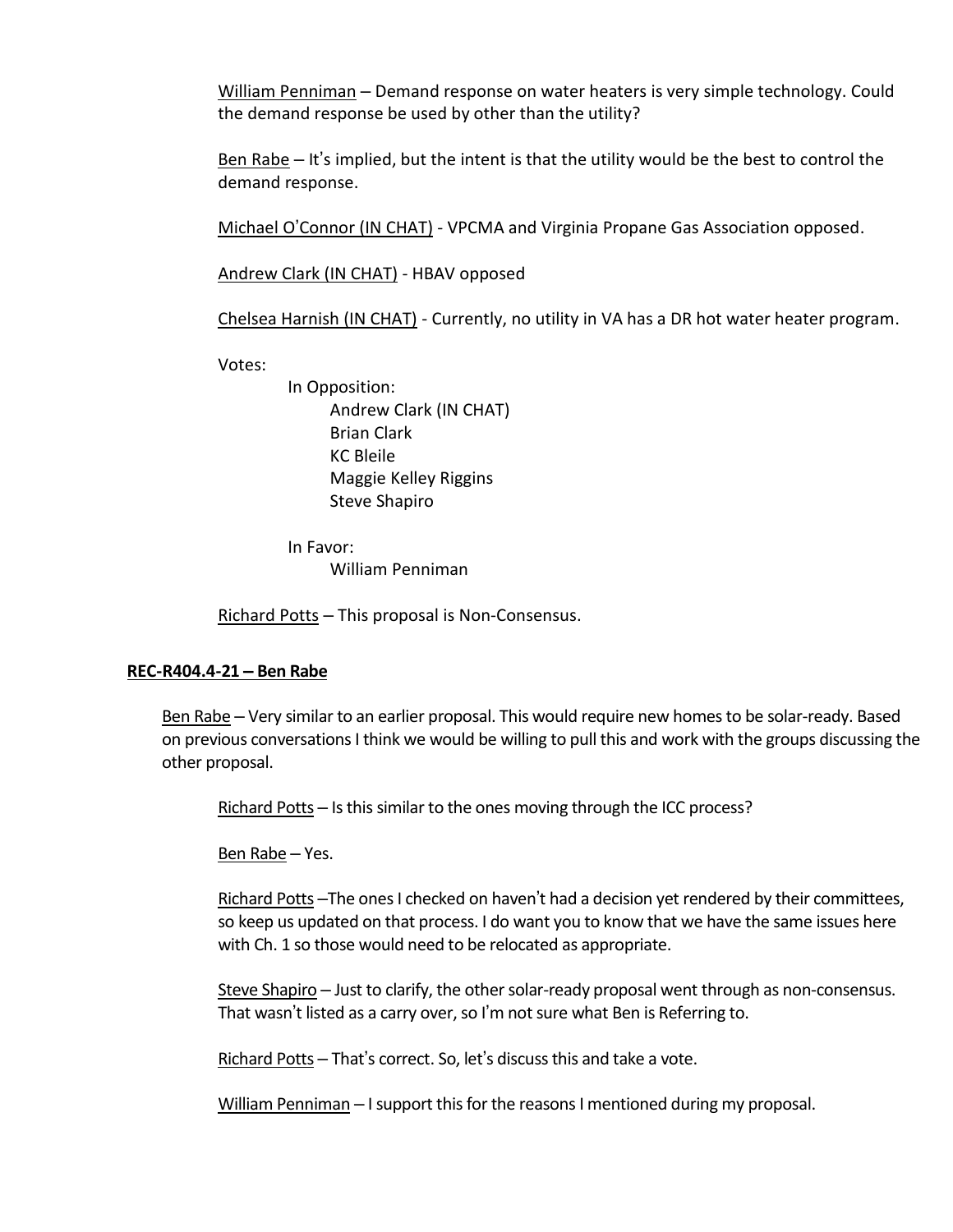Andrew Clark – Our opposition is for the reasons stated on the prior proposal.

Votes:

In Opposition: Steve Shapiro John Ainslie Brian Clark Andrew Clark (as stated above)

In Favor:

Maggie Kelley Riggins William Penniman

Richard Potts – This proposal is Non-Consensus.

## **EC-C401.2-21 – Ben Rabe**

Ben Rabe – This is similar to the residential proposal for all-electric buildings, but for all buildings.

William Penniman – Support for the reasons previously given.

Michael O'Connor (IN CHAT) - VPCMA and Virginia Propane Gas Association opposed

Votes:

In Opposition: Andrew Clark Brian Clark John Ainslie Maggie Kelley Riggins Steve Shapiro

In Favor: William Penniman

Richard Potts - This proposal is Non-Consensus.

#### **EC-C403.3-21 – Ben Rabe**

Ben Rabe – This proposal would require more efficient heating and cooling equipment in commercial buildings.

Richard Potts - It's time for a 5-minute break.

Steve Shapiro (IN CHAT) - I have to jump off for a doctor's appointment, but would note that I am in opposition to the remaining proposals...thanks everyone for the discussion.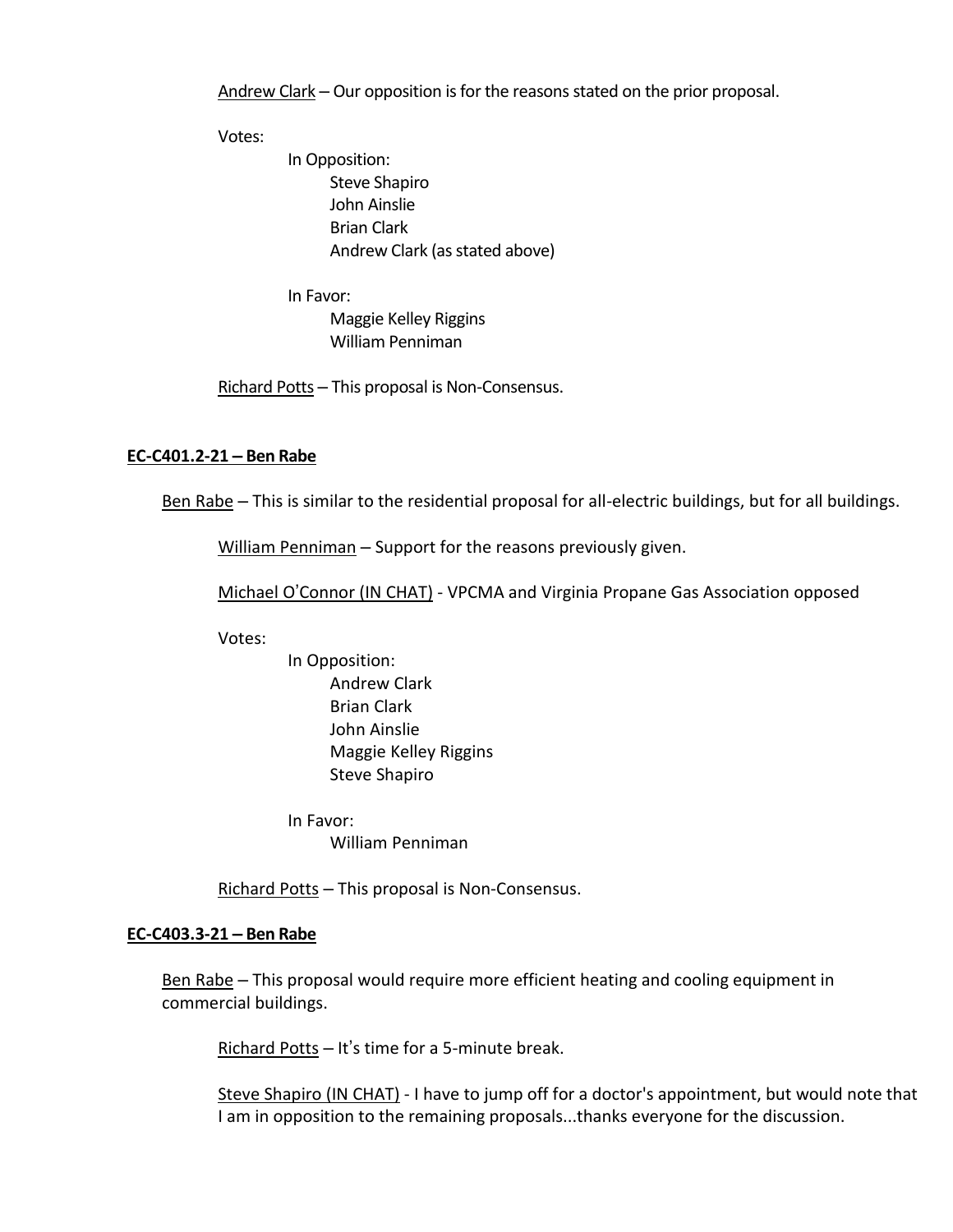Ross Shearer (IN CHAT) - Covid has taught us the importance of fresh air in commercial spaces when occupied. EC C403.3-21 would provide an important remedy for this feature. CO2 sensors can provide the needed proxy, but good quality current designs do not normally monitor for CO2 levels except when there is a call for heating or cooling. This proposal should be supported.

Ben Rabe – Separating ventilation from air condition get better ventilation to the spaces that we all occupy and reduces energy use as a result of lower powered fans. This additional ventilation has ability to reduce the spread of pathogens with separate airways for ventilation and conditioned air.

Richard Potts – Asks if Ben has reviewed the Virgnia Mechanical Code for any conflicts.

Ben Rabe – I cross-referenced the Virginia Mechanical Code. I should also note that I could not get the tables to look the way they are supposed to look.

William Penniman (IN CHAT) - I will need to leave shortly for another, pre-existing commitment. I support Mr. Rabe's proposals.

Votes:

In Opposition: Andrew Clark John Ainslie

In Favor: Laura Baker Brian Clark KC Bleile

Maggie Kelley Riggins William Penniman

Richard Potts – This proposal is Non-Consensus.

# **EC-C403.4.1.6-21 – Ben Rabe**

Ben Rabe – Similar to other proposals we discussed, this is a commercial proposal for grid controllable thermostats. The intent is for these to be controlled by the utility to reduce stress on the electrical grid.

Votes:

In Opposition: Andrew Clark Brian Clark Maggie Kelley Riggins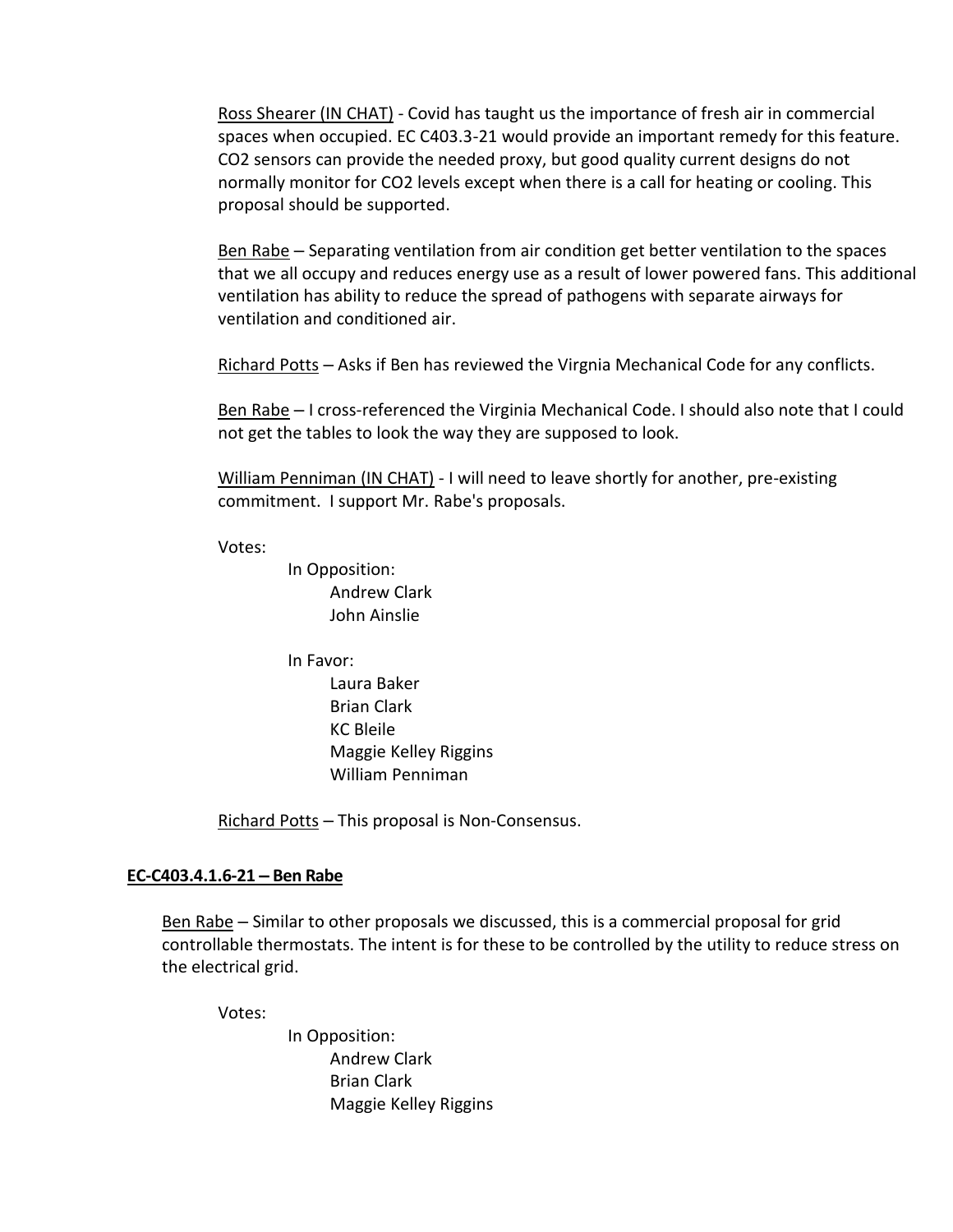In Favor: William Penniman KC Bleile Laura Baker

Richard Potts – This proposal is Non-Consensus.

## **EC-C403.15-21 – Ben Rabe**

Ben Rabe – This proposal would require dehumidification systems for indoor horticulture, which, as you all know, Virginia recently decriminalized marijuana. This has tremendous impacts on the energy system so this would require dehumidification for those indoor grow operations. The dehumidifier costs about \$8.11 per square foot of the canopy and results in between \$2.30 and \$2.80 in maintenance cost over the life of the system.

William Penniman – Marijuana growing operations are huge consumers of energy. I would support both of those.

Votes:

In Opposition: Andrew Clark John Ainslie KC Bleile

In Favor:

William Penniman Brian Clark Laura Baker Maggie Kelley Riggins

Richard Potts – This proposal is Non-Consensus.

## **EC-C404.11-21 – Ben Rabe**

Ben Rabe – This proposal is similar to the residential demand control water heater proposal but would apply to commercial. This is intended to start a conversation on what the grid will look like in the future.

Votes:

In Opposition: Andrew Clark Brian Clark John Ainslie KC Bleile Maggie Kelley Riggins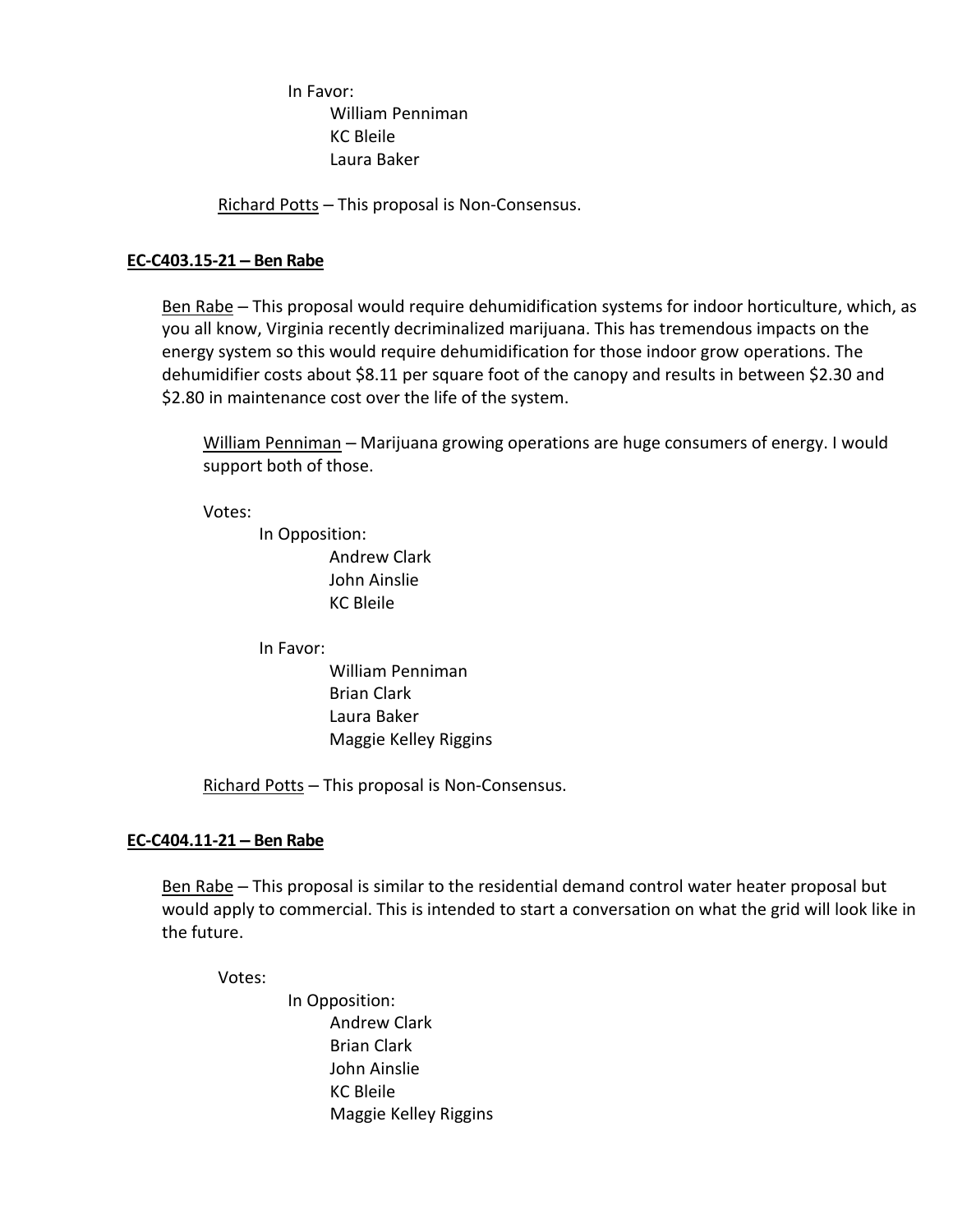In Favor: William Penniman

Abstain: Laura Baker

Michael O'Connor (IN CHAT) - VPCMA and Propane association opposed

Richard Potts – This proposal is Non-Consensus.

# **EC-C405.4-21 – Ben Rabe**

Ben Rabe – Similar to my prior proposal, this deals with horticultural lightning in marijuana growing facilities. These operations use a tremendous amount of energy, especially with respect to lighting.

Votes:

In Opposition: Andrew Clark John Ainslie

In Favor: Brian Clark William Penniman

Richard Potts - This proposal is Non-Consensus.

# **EC-C405.13-21 – Ben Rabe**

Ben Rabe – This may be similar to a proposal by William Penniman that was carried over. This would require a very small amount of solar on commercial buildings where it would be determined to be cost effective. These costs are much lower during the construction phase instead of later on. The only way to get payback would be to have some solar installed at the time of construction.

Richard Potts – You asked if this was similar to the proposal that William Penniman carried over.

Ben Rabe  $-$  Yes. If so, I'd like to work with that group and working out this language.

Ross Shearer (IN CHAT) - This should be supported. It is more useful of geographic space to place solar or roofs than in former farmland or other cleared areas.

Richard Potts – Ben, I'm failing to find the carry-over proposal that you were referencing.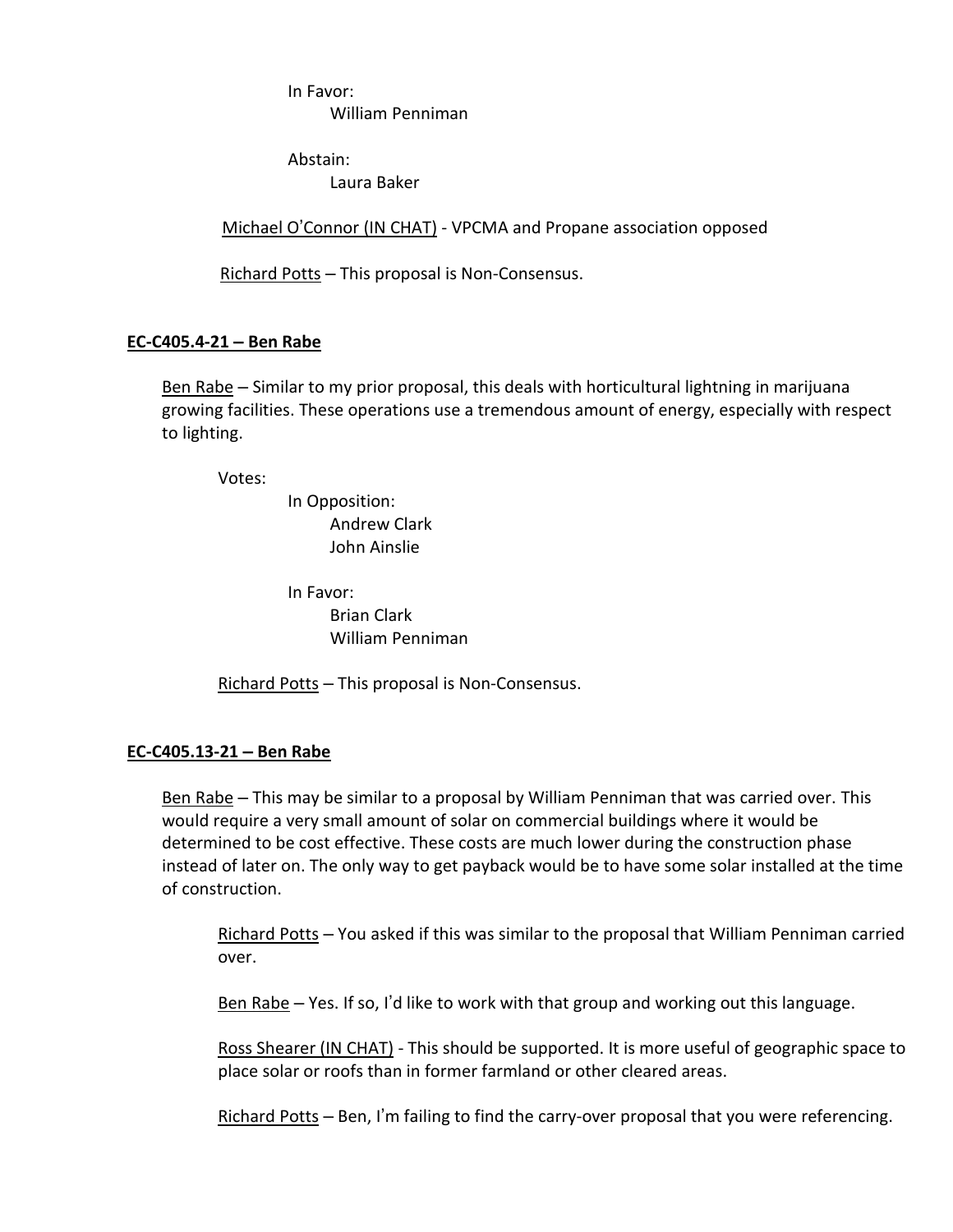Ben Rabe  $-1$  may be mis-remembering.

Richard Potts – We double-checked and couldn't find a similar proposal that was carried over so we will take it to a vote.

Votes:

In Opposition: Andrew Clark John Ainslie

In Favor: Brian Clark

Abstain:

Laura Baker (IN CHAT) KC Bleile (IN CHAT) Chelsea Harnish (IN CHAT)

Richard Potts – This proposal is Non-Consensus.

## **EC-C405.16-21 – Ben Rabe**

Ben Rabe - This is similar to other proposals you've heard. This is the commercial electric-ready proposal that would require buildings to have the infrastructure to convert to all electric energy in the future.

Michael O'Connor (IN CHAT) - VPCMA and VA Propane Gas opposed

Votes:

In Opposition: Andrew Clark Brian Clark

In Favor: KC Bleile

Richard Potts - This will be non-consensus. Going back to William Penniman's proposal EC407.6-21, since he had to leave, that proposal will be Carried Over.

#### **Assignments and Next Steps**

Richard Potts - Asks those who will be working on carry-over proposals to get together and workout appropriate language. Encourages members to reach out to staff if we can be of